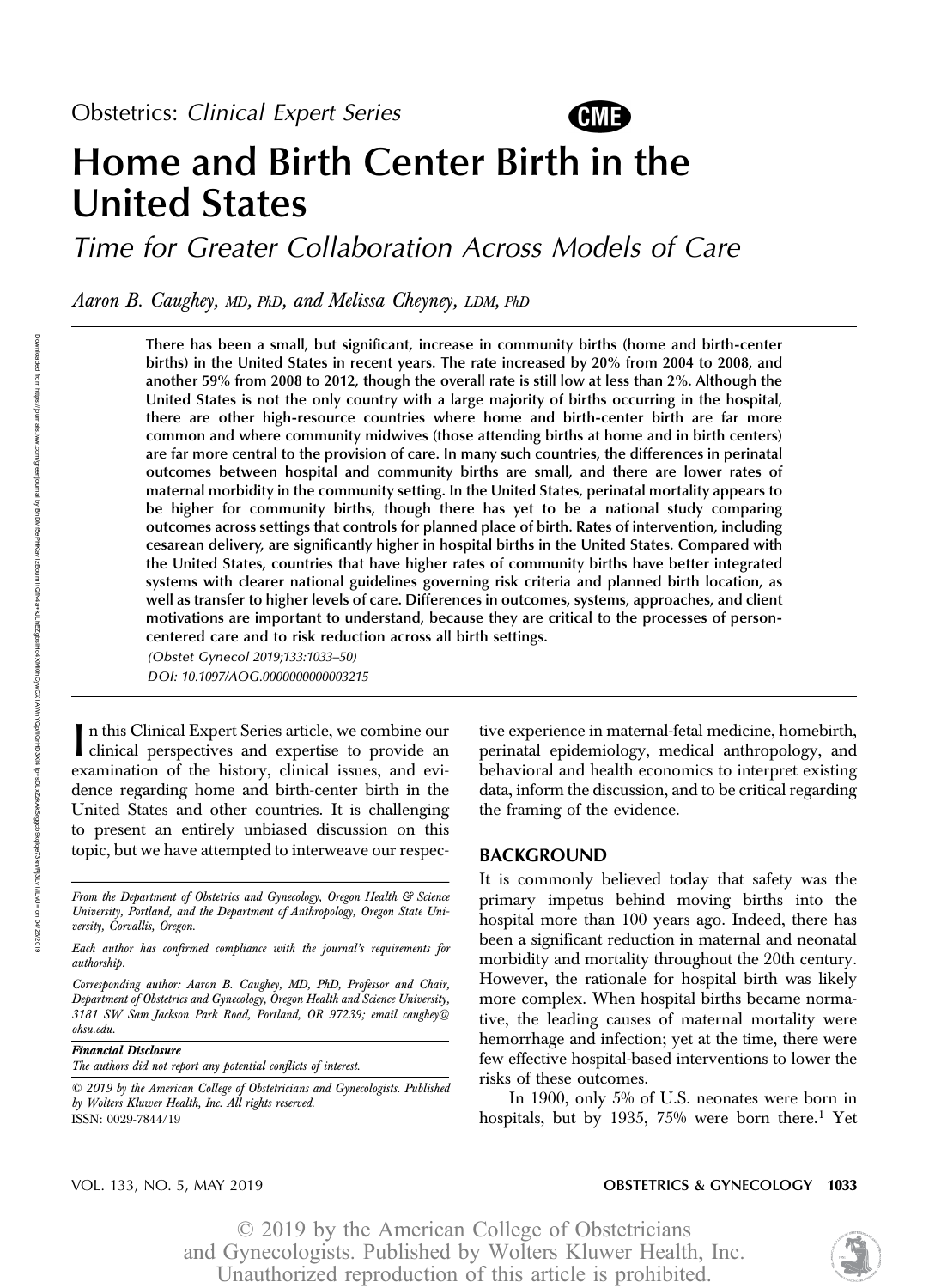rather than declining during this period, rates of morbidity and mortality for both women and infants initially rose. In the 1920s, as middle-class women began delivering their neonates in hospitals, the maternal mortality rate increased slightly from 600 deaths per 100,000 in 1915 to 630 per 100,000 in 1932.2 In urban areas, where hospital births were more common, the maternal mortality rate was higher still at 740 per 100,000. Additionally, between 1915 and 1929, neonatal deaths from birth injuries and nursery-based nosocomial infections increased by more than 40%.<sup>3</sup> Blood banking did not become routine until the  $1940s<sub>1</sub><sup>4</sup>$  and broad spectrum antibiotics were not available until the  $1950s<sup>5</sup>$  As such, substantial reductions in maternal mortality were not seen until the latter half of the 20th century. However, rates of intervention (eg, enemas, immobilization in labor, no oral intake, episiotomy, forceps delivery, cesarean delivery) in childbirth also rose throughout the 20th century, leading some women and providers to question the routinization of medically managed birth.<sup>6</sup>

The resurgence in homebirth midwifery care in the 1970s and 1980s coincided with an increase in women desiring more control over their birth experiences.7–<sup>9</sup> In recent years, there has been a small, but significant, increase in births taking place at home and in birth centers. Although the overall community birth rate today is less than 2%, the U.S. homebirth rate increased by 20% from 2004 to 2008, and another 59% from 2008 to 2012.10 Births in freestanding birth centers have also increased.<sup>11</sup> Although the United States is not the only country with a large majority of births occurring in hospitals, there are other highresource countries where community birth is far more common and where community midwives are more central to the provision of pregnancy care. For example, in 2012, 85% of women in the Netherlands started their care with a community midwife; the other 15% of women, most of whom had a significant history of medical or obstetric complications, received care from a secondary or tertiary care obstetrician.<sup>12</sup> The Netherlands has seen an overall decline in home birth from 30.3% in 2000 down to 15.7% in 2012, and an overall increase in the percentage of women receiving hospital-based, obstetrician-led care at birth (up from 57% in 1999 to 71% in 2014).<sup>13</sup> In the past decade, the Dutch have introduced free-standing birth centers as a strategy to help keep low-risk women out of the hospital. There, when a healthy woman goes into labor, she may choose where she wants to deliver home, birth center or hospital. Regardless of setting, she is attended by her midwife unless a significant complication arises.<sup>12</sup>

One of the biggest concerns that hospital-based obstetric providers in the United States voice related to community birth is time and distance to emergency medical care. With rare events such as cord prolapse or severe abruption, delayed access to an operating room could lead to tragedy. Indeed, one U.S. study of birth outcomes in Oregon found that planned community birth was associated with a higher rate of perinatal death than planned hospital birth (3.9 vs 1.8 deaths/1,000 deliveries,  $P=0.003$ ; odds ratio after adjustment for maternal characteristics and medical conditions, 2.43; 95% CI, 1.37–4.30; adjusted risk difference, 1.52 deaths/1,000 births; 95% CI, 0.51–  $(2.54).^{14}$ 

Although small, but statistically significant, increases in the relative risk of perinatal death in the community setting have been reported in the United States,<sup>14-18</sup> fetal and neonatal outcomes by birth setting in other high-resource countries are somewhat variable. A few studies suggest a small increase in intrapartum or neonatal death and adverse outcomes.19,20 However, the vast majority of international evidence, particularly from countries with well-integrated systems and clear collaboration guidelines, suggests no increase in neonatal morbidity or mortality for planned community birth.21–<sup>30</sup> Population-level characteristics appear to play a much smaller role in risk of perinatal death than do larger systems-level features, such as collaboration and integration across birth settings, eligibility criteria for community birth, and the availability of institutional supports for physiologic birth and respectful care.<sup>31</sup>

In contrast, evidence on maternal outcomes is remarkably consistent: community birth is associated with lower rates of perineal lacerations, as well as fewer interventions, including cesarean delivery.16,19,21,22,24,27–29,32–<sup>38</sup> However, secondary to low statistical power, less is known about outcomes in the case of placental abruption, postpartum hemorrhage, and (the much more rare) amniotic fluid embolism in the community setting. Given both the acute and downstream risks of unnecessary interventions, and in particular, the higher than desired rate of cesarean delivery in the United States, birth location decisions are ones that trade off some risks for others.39,40 In the United States, women and clinicians desiring immediate access to anesthesia, pharmaceutical pain management, cesarean delivery, assisted vaginal birth, and neonatal intensive care unit care are generally supporters of birth in the hospital.<sup>41,42</sup> Alternatively, women and providers who are focused on maternal autonomy, support of physiologic birth, and reducing unnecessary interventions may consider birth in the

1034 Caughey and Cheyney Home and Birth Center Birth in the United States **OBSTETRICS & GYNECOLOGY** 

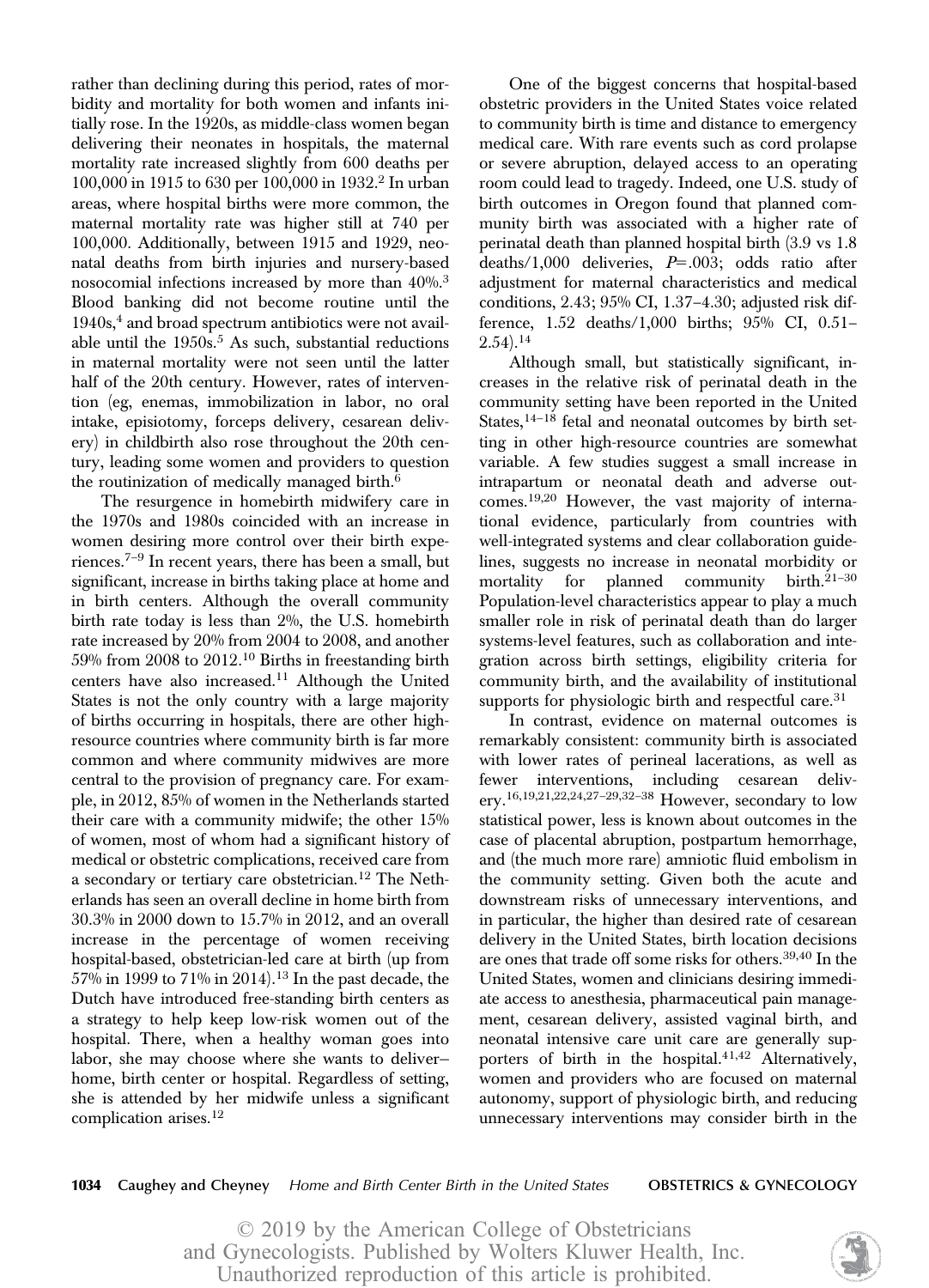community setting.39,40,42–<sup>44</sup> These distinctions are not universal nor dichotomous; many hospital-based clinicians are devoted to the prevention of unnecessary cesarean deliveries and support normal, physiologic birth, whereas some community midwives may overintervene.

The literature on maternal decision-making and birth setting reveals that people not only consider risk and safety, but also unique individual, familial, community, and larger cultural value systems.45–<sup>47</sup> No study has systematically compared satisfaction across birth setting in the United States, though there are numerous examples from Europe that suggest that satisfaction is highest when women are supported to choose the birth setting and provider type that aligns most closely with their individual pregnancy characteristics, value systems, and personal preferences.<sup>48-50</sup> Indeed, Hodnett's<sup>51</sup> systematic review found that the most critical predictors of satisfaction are individual expectations, the amount of support received from caregivers, the quality of the caregiver–patient relationship, and maternal involvement in decisionmaking. Thus, understanding how pregnant peoples' desires and expectations frame their perceptions of risk and benefit are integral to understanding choices regarding birth location.

## THE IMPORTANCE OF UNDERSTANDING RISK PERCEPTION

Research in cognitive psychology and behavioral economics suggests that humans are not always rational actors capable of incorporating event probabilities into their decision-making calculus.<sup>52</sup> The Nobel prize-winning work of Kahnemann and Tversky<sup>53</sup> captured the most predictable human cognitive biases, collectively as Prospect Theory. They argued, for example, that small probabilities are poorly understood, and are thus commonly over-weighted in decision making, especially when the outcome is highly undesirable (as in the case of a perinatal demise, for our purposes).

Prospect Theory helps to explain the often profound disconnect between those who favor hospital compared with community birth. For example, from the perspective of an individual favoring hospital birth, the safe delivery of a neonate is paramount; risk aversion overwhelms any potential benefit of a community birth. Patients may describe this position as "better safe than sorry" or as "just in case something goes wrong." On the other hand, the choice for a community birth is often anchored in avoidance of unnecessary procedures, especially cesarean delivery; this desire overrides any fears regarding the small possibility of perinatal mortality. It is easy to see how varying perceptions and weightings of risks and benefits could lead clinicians and patients on either side of the argument to find the alternative side irrational or misguided, especially when they have had little exposure to the other.<sup>54</sup> In fact, evidence suggests that for clinicians, assessment of birth place safety aligns more with preexisting professional viewpoints, rather than any objective assessment of the evidence.<sup>55,56</sup>

Although these differences may not be readily assuaged, we do hope to frame the risks and benefits in ways that providers from all settings can appreciate and use to help counsel women. Similarly, we aim to highlight the similarities and common values shared between the diverse practices, guiding philosophies, and underlying goals associated with each birth setting. Where common ground cannot be identified, we hope a deeper understanding of the opposing perspective will facilitate respectful collaboration across difference. Finally, by presenting a variety of approaches to community birth from around the United States and globally, we hope to encourage greater use of systems-level approaches that could improve outcomes and reduce risks for pregnant families regardless of where they choose to give birth.

## What is the Effect of Birth Setting on Outcomes?

There are enormous challenges in studying differences in outcomes by birth setting in the United States. The gold standard in medicine for examining an intervention is generally the large, prospective, randomized trial—unfortunately, recruitment of a significant number of women who would agree to be randomized to birth setting is not possible.<sup>57,58</sup> Further, until recently, most U.S. studies did not appropriately identify intended compared with actual place of birth, control for risk profiles of patients across cohorts, account for effects of provider type, nor correctly address whether outcomes would have occurred regardless of birth setting (ie, congenital abnormalities). Most studies on birth setting are also retrospective and fraught with issues of potential confounding. There are undeniable differences between demographic, cultural, and clinical characteristics for women who have chosen community birth compared with hospital birth, that have not been reliably nor systematically measured. Another major issue is the lack of statistical power in existing studies for rarer outcomes (such as perinatal or maternal mortality), although most studies are adequately powered for common outcomes such as cesarean delivery.

VOL. 133, NO. 5, MAY 2019 Caughey and Cheyney Home and Birth Center Birth in the United States 1035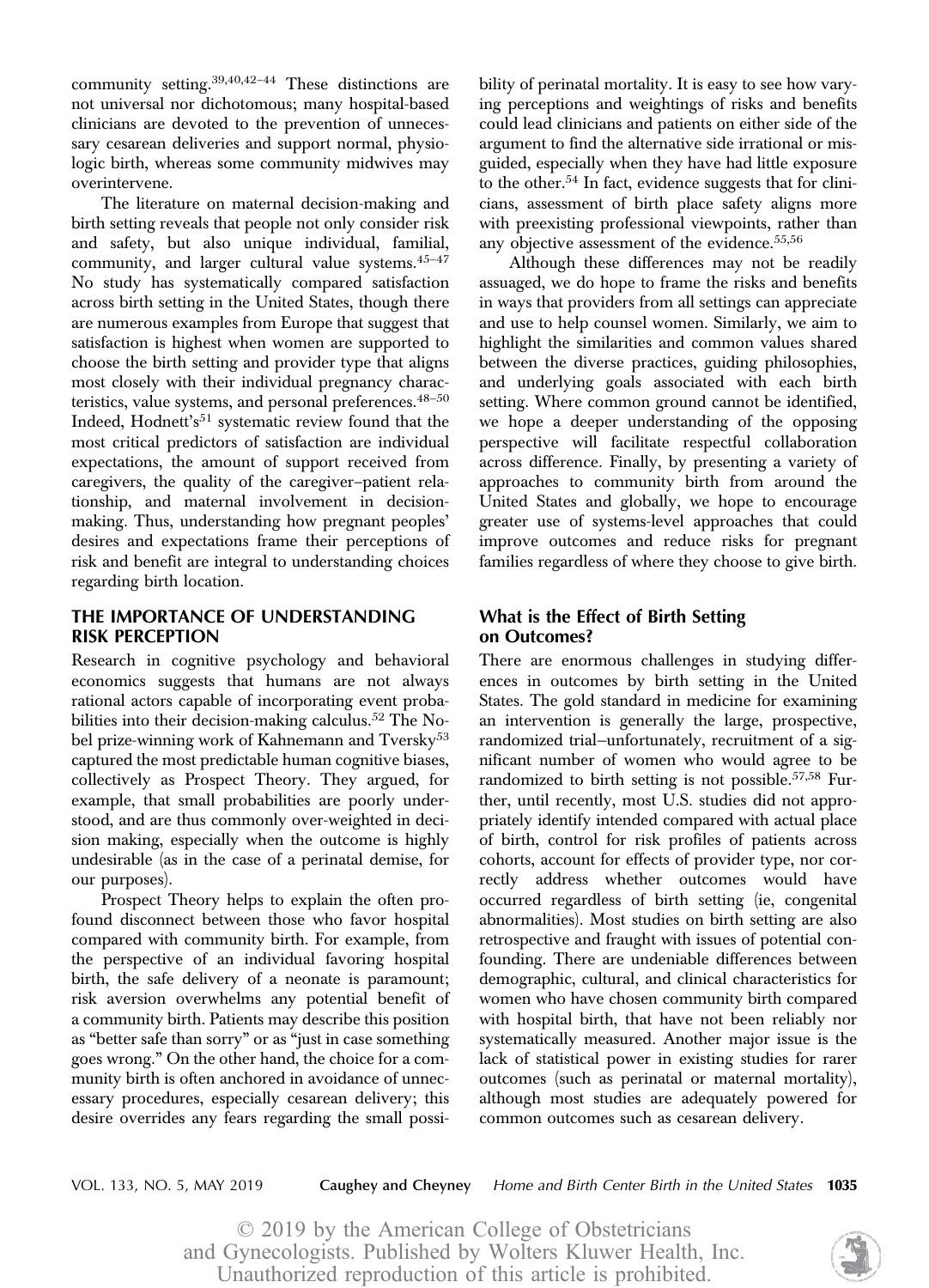The major methodologic issue with U.S. vital records data is the challenge of identifying individuals who intended a community birth. This leads to misclassification bias: those with an unplanned home birth are erroneously included in the home birth group, and women who had intended a community birth, but transferred to a hospital during labor, are erroneously classified in the hospital birth group. Despite these challenges, there is a body of evidence that provides some suggestion of outcomes across settings in the United States. $14,25,59$  Given the fragmented nature of U.S. data sources, it is perhaps not surprising that the majority of work on outcomes by birth setting has been conducted using registries that do collect data using an intention-to-treat model and have the ability to track attribution of outcome to provider type or level of care over the course of pregnancy and birth.

Recognizing varying standards for study design and the challenges of comparing outcomes across states or regions, an international panel of experts recently developed and validated the Birth Place Research Quality Index.<sup>60</sup> This critical appraisal tool assesses study rigor using 27 criteria specific to investigations of the effects of birth place on maternal and neonatal outcomes. A quantitative summary score is calculated to rate the quality of studies as high (scores of 75% and above), moderate (65–74%) or low (less than 65%). In 2018, a multidisciplinary team in Australia applied the Birth Place Research Quality Index to a global systematic review and metaanalysis of research comparing safety by place of birth among women with low-risk pregnancies in highincome countries.<sup>61</sup> Based on data from high and moderate quality studies (Table 1), they concluded that intended birth setting does not significantly affect adverse perinatal outcomes, and women who planned a community birth had significantly lower rates of intervention and severe morbidity.

## Studies of Populations Outside the United States

Some of the most widely cited work on outcomes across birth setting comes from the Netherlands. Four large studies have found no significant differences in intrapartum or neonatal mortality rates when comparing planned home and planned hospital births. The first study compared 529,688 low-risk women in midwife-led care at the onset of labor  $(n=321,307)$ planned home and  $n=63,261$  hospital births<sup>27</sup>) A second reported a retrospective analysis of natural prospective (intention to treat) and perfect guidelines approaches  $(n=679,952$  low-risk women<sup>62</sup>), and a third compared low-risk women in midwife-led care

planning home and hospital births  $(n=466,112)$ planned home birth and  $n=276,958$  planned hospi- $\text{tal}^{28}$ ). In addition, a study by de Jonge<sup>36</sup> and colleagues using a retrospective analysis of national perinatal registry and maternal morbidity data found no significant differences in severe maternal morbidity (admission to intensive care unit, uterine rupture, or hemolysis, elevated liver enzymes, and low platelet count syndrome) between home births  $(n=92,333)$ and hospital births  $(n=54,419)$  for low-risk, term, singleton pregnancies (Table 1).

In Australia, Kennare et al $21$  used a retrospective population-based design  $(n=1,141)$  home birth;  $n=297,192$  hospital births) and found similar perinatal mortality rates between the two groups (7.9 vs 8.2/1,000), but a higher intrapartum fetal death rate in the home birth group (1.8 vs 0.8/1,000), with significantly lower cesarean delivery and episiotomy rates at home relative to the hospital (cesarean delivery: 9.2% vs 27.1%; episiotomy: 3.6% vs 21.7%). Catling-Paul et  $al^{24}$  examined 12 publicly funded homebirth programs in Australia  $(n=1,807; 97\%)$  of all home births) and found a 1.7 per 1,000 neonatal mortality rate and a 5.4% cesarean delivery rate. The largest study conducted to date in Australia by Homer et  $al^{30}$  was a retrospective analysis of public birth data  $(n=258,161$  with 0.3% planning a home birth) and found a nonsignificant difference in a composite perinatal and neonatal mortality–morbidity index score (7.1/1,000 for planned home birth vs 5.8/1,000 for planned hospital birth), and a significant difference in cesarean delivery rates at 3.3% compared with 10.6% for home and hospital, respectively.

Janssen et al<sup>32</sup> conducted a 5-year prospective cohort study in Canada, and found no significant differences in perinatal mortality between three groups midwife-attended home births (0.35/1,000), midwifeattended hospital births (0.57/1,000), and physicianattended hospital births (0.64/1,000). Maternal outcomes were all better in the home delivery group (cesarean delivery rate: 7.2% home vs 10.5% hospital midwife; intact perineum rate: 54.4% home vs 7.2% hospital midwife; and postpartum hemorrhage rate: 3.8% home and 6.0% hospital midwife). A second Canadian study with a retrospective nested casecontrol design<sup>63</sup> (n=6,692 planned home births matched to 6,692 planned hospital births for comparable low-risk women) found no differences in combined perinatal–neonatal mortality rates (1/1,000 in both samples), nor for a composite perinatal and neonatal mortality–morbidity score (2.4% for home vs 2.8% for hospital). Cesarean delivery rates were lower

1036 Caughey and Cheyney Home and Birth Center Birth in the United States **OBSTETRICS & GYNECOLOGY**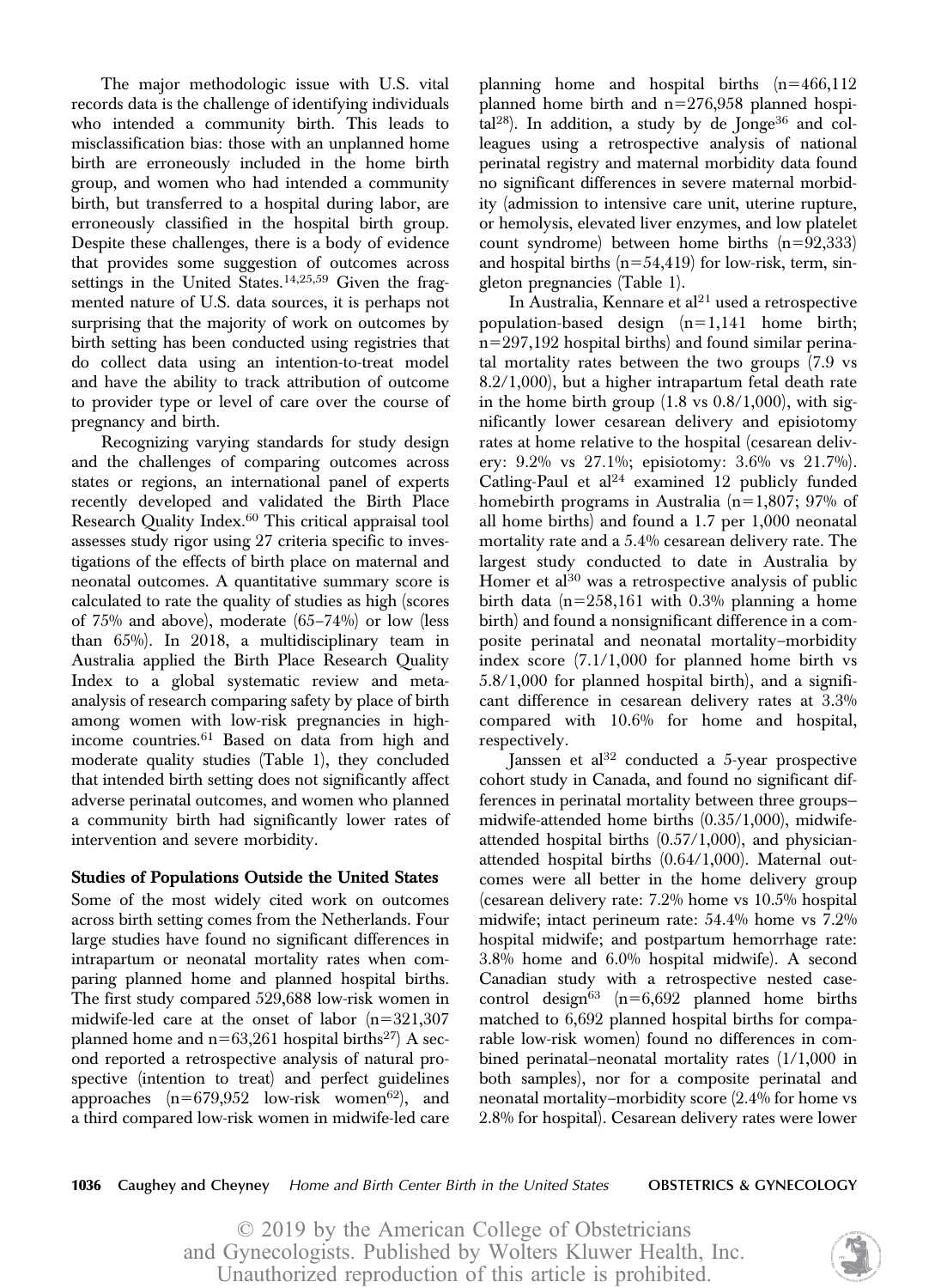| Study                          | Country | Key Findings*                                                                                                                                                                                                                                                                                                                                                              | ResQu Index Score <sup>60</sup><br>for Research Quality |
|--------------------------------|---------|----------------------------------------------------------------------------------------------------------------------------------------------------------------------------------------------------------------------------------------------------------------------------------------------------------------------------------------------------------------------------|---------------------------------------------------------|
| Johnson & Daviss <sup>37</sup> | US      | Home-to-hospital transfer rates: 12.1%<br>IP and NEO deaths 1.7/1,000 (excluding breeches and twins)<br>Epidural 4.7%<br>Episiotomy 2.1%<br>$C/S$ 3.7%                                                                                                                                                                                                                     | Low                                                     |
| Grünebaum et al <sup>16</sup>  | US      | Home births were more likely to have Apgar of 0 at 5 minutes (RR<br>10.55), seizures, and serious neurologic dysfunction (RR 3.80)<br>Women attended at home were more likely to be multiparous,<br>non-Hispanic white, to deliver beyond 41 weeks, and to have<br>macrosomic infants                                                                                      | Moderate                                                |
| Cheng et al <sup>15</sup>      | US      | 5-minute Apgar score <4 0.37% home versus 0.24% hospital<br>$(P=0.009)$<br>5-minute Apgar score <7 2.42% home vs 1.17% hospital<br>NICU admission 0.57% home vs 3.03% hospital                                                                                                                                                                                             | Low                                                     |
| Cox et al <sup>26</sup>        | US      | Higher rates of intervention in hospital births<br>1,733 of births occurred at home $(94.5\%)$<br>Reasons for transfer were ROM at term, failure to progress,<br>choice, C/S, breech, FHR abnormalities, hypertension, twins,<br>maternal fever, IUFD<br>0.4% NEO hospital admission<br>0.4% NEO death (all with anomalies)<br>5.5% PPH<br>13.55% perineal laceration rate | Low                                                     |
| Grünebaum et al <sup>19</sup>  | US      | 1.3% maternal postpartum complication rate<br>NEO mortality:<br>Midwife home births $= 0.97/1,000$<br>Midwife hospital births $= 0.32/1,000$<br>NEO mortality of women with a first birth:<br>Midwife home births $=1.73/1,000$<br>Midwife hospital births $= 0.33/1,000$<br>NEO mortality of women with gestation $>41$ weeks:<br>Midwife home births $=1.02/1,000$       | Low                                                     |
| Grünebaum et al <sup>17</sup>  | US      | Midwife hospital births $= 0.27/1,000$<br>5-minute Apgar:<br>Hospital doctor $RR = 1.00$<br>Hospital midwife $RR = 0.55$<br>Home midwife $RR = 10.55$<br>Neonatal seizures or neurologic dysfunction:<br>Hospital doctor $RR = 1.00$<br>Hospital midwife $RR = 0.74$<br>Home midwife $RR = 3.8$                                                                            | Low                                                     |
| Chevney et $al25$              | US      | Birthed at home 89.1%<br>5-minute Apgar score <7 1.5%<br>IP or NEO deaths including high risk births 2.06/1,000<br>Augmentation and/or epidural 4.5%                                                                                                                                                                                                                       | Moderate                                                |
| Snowden et al <sup>14</sup>    | US      | Spontaneous vaginal birth 93.6%<br>Higher perinatal death in the community setting 3.9 vs 1.8 deaths<br>per 1000 deliveries ( $P = .003$ )<br>Community birth strongly associated with unassisted vaginal<br>delivery $(93.8\%$ , vs. 71.9% with planned in-hospital births;                                                                                               | High                                                    |
| Grünebaum et al <sup>18</sup>  | US      | P<0.001) and with decreased odds for obstetrical procedures<br>CNM-attended home births have increased odds of breech<br>presentation (aOR 2.64, 95% confidence interval [CI] 2.19-3.18)<br>and twin pregnancies (aOR 1.7, 95% CI 1.39-2.08), compared<br>to CNM-attended hospital births.                                                                                 | N/A                                                     |

(continued)

VOL. 133, NO. 5, MAY 2019 Caughey and Cheyney Home and Birth Center Birth in the United States 1037

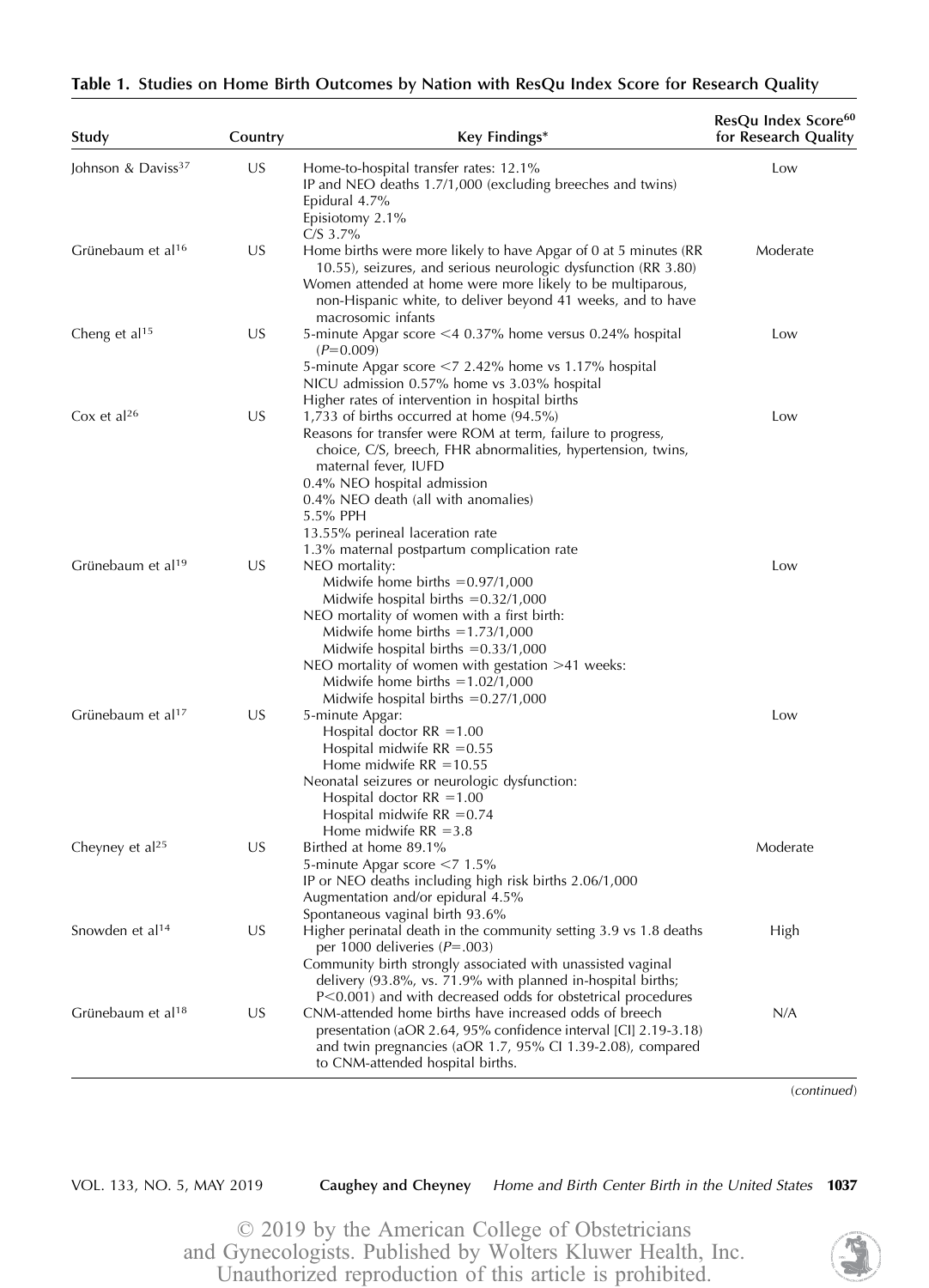| Study                            | Country   | Key Findings*                                                                                                                                                                                                                | ResQu Index Score <sup>60</sup><br>for Research Quality |
|----------------------------------|-----------|------------------------------------------------------------------------------------------------------------------------------------------------------------------------------------------------------------------------------|---------------------------------------------------------|
| Wasden et al <sup>20</sup>       | US        | Neonates with HIE had a 44.0-fold $(95\%$ CI 1.7–256.4) odds of<br>having delivered at home or in a birth center (unplanned or<br>planned)                                                                                   | N/A                                                     |
|                                  |           | Infants with HIE had a 21.0-fold (95% CI 1.7-256.4) increase in<br>adjusted odds of having had a planned home birth compared to<br>infants without HIE                                                                       |                                                         |
| Kennare et al <sup>21</sup>      | Australia | Transfer rate: 30.6%<br>Perinatal mortality rates similar (7.9 vs 8.2/1,000)                                                                                                                                                 | Moderate                                                |
|                                  |           | IP fetal death higher in home birth group (1.8 vs 0.8/1,000)<br>Apgar $\le$ 7: 1.1% planned home births, 1.4% hospital births (NS)<br>Admit to NICU 7.7% for home vs 15.0% for hospital (NS)<br>C/S rate $9.2\%$ vs $27.1\%$ |                                                         |
|                                  |           | Episiotomy rate $3.6\%$ vs $27.1\%$<br>PPH 4.4% vs 5.5% (NS)                                                                                                                                                                 |                                                         |
| Catling-Paul et al <sup>24</sup> | Australia | Transfer rate: 17%<br>NEO mortality 1.7/1,000<br>2.7% admit to SCN                                                                                                                                                           | Moderate                                                |
|                                  |           | 96.8% breastfeeding initiation<br>69% breastfeeding at 6 weeks<br>5.4% C/S rate<br>3.8% instrumental birth rate                                                                                                              |                                                         |
|                                  |           | 56% intact perineum                                                                                                                                                                                                          |                                                         |
|                                  |           | 2.6% episiotomy rate<br>1.8% PPH rate                                                                                                                                                                                        |                                                         |
| Homer et al <sup>30</sup>        | Australia | Transfer rate: 29%<br>Stillbirth 1.44/1,000 home vs 1.05/1,000 hospital<br>NEO composite outcome 7.1/1,000 home vs 5.8/1,000 hospital<br>(NS)                                                                                | High                                                    |
|                                  |           | 3.3% C/S rate for planned home birth<br>10.6% C/S rate for planned hospital birth<br>4.1% instrumental birth for planned home                                                                                                |                                                         |
| Hutton et al <sup>63</sup>       | Canada    | 15.5% instrumental birth for planned hospital<br>Perinatal/NEO mortality 1/1,000 both groups<br>Composite perinatal neonatal morbidity/mortality 2.4% for home<br>vs $2.8\%$ for hospital (NS)                               | High                                                    |
|                                  |           | PPH 0.8% home vs 1.2% hospital ( $P=0.026$ )<br>Lacerations 54% home vs 61% hospital ( $P<0.000$ )<br>C/S 5.2% home vs 8.1% hospital ( $P<0.000$ )                                                                           |                                                         |
| Janssen et al <sup>32</sup>      | Canada    | Breastfeeding 6 weeks 87.5% home vs 76.8% hospital (P<0.000)<br>Perinatal mortality 0.35/1,000 in home birth group 0.57/1,000 in<br>hospital midwife group 0.64/1,000 in hospital physician group<br>(NS)                    | High                                                    |
|                                  |           | Apgar $\leq$ 7 at 5 minutes RR 0.76 home vs 0.74 hospital midwife<br>(NS)<br>C/S rate 7.2% home birth vs 10.5% hospital                                                                                                      |                                                         |
|                                  |           | Operative vaginal birth 3.0% home vs 7.2% hospital midwife<br>Intact perineum rate 54.4% home vs 46.1% hospital midwife<br>PPH rate 3.8% home vs 6.0% hospital midwife                                                       |                                                         |
| Kataoka et al <sup>38</sup>      | Japan     | No neonatal mortality in either group<br>No difference in Apgar scores<br>PPH rate for primiparous women 17.6% in home vs 27.2% in birth                                                                                     | Low                                                     |
|                                  |           | center<br>No difference in perineal outcomes                                                                                                                                                                                 |                                                         |
| Hiraizumi & Suzuki <sup>29</sup> | Japan     | Transfer rate: 27%                                                                                                                                                                                                           | Moderate                                                |
|                                  |           | Neonatal outcomes:                                                                                                                                                                                                           |                                                         |

## Table 1. Studies on Home Birth Outcomes by Nation with ResQu Index Score for Research Quality (continued)

(continued)

1038 Caughey and Cheyney Home and Birth Center Birth in the United States OBSTETRICS & GYNECOLOGY

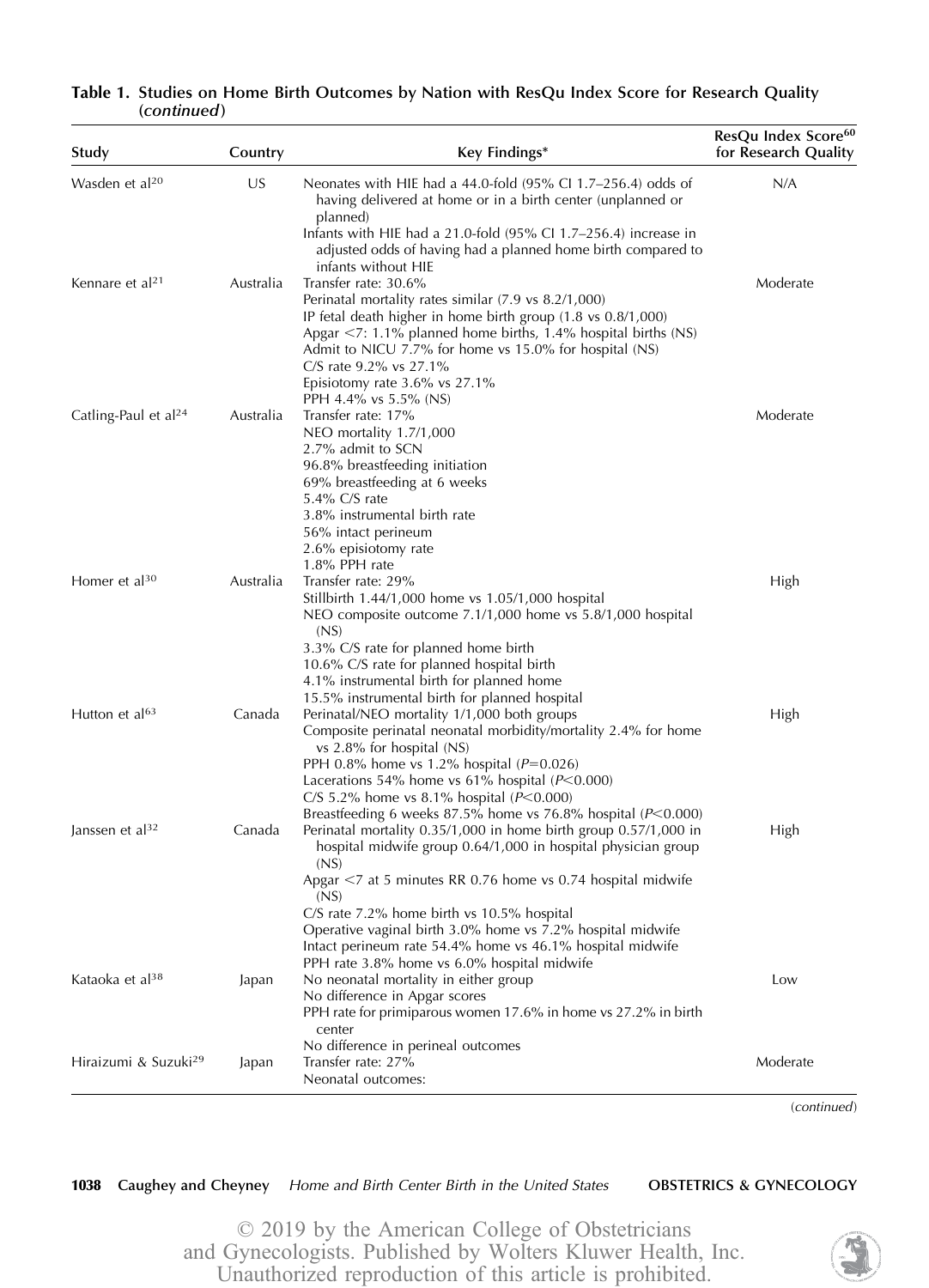| Study                                                         | Country           | Key Findings*                                                                                                         | ResQu Index Score <sup>60</sup><br>for Research Quality |
|---------------------------------------------------------------|-------------------|-----------------------------------------------------------------------------------------------------------------------|---------------------------------------------------------|
|                                                               |                   | Apgar $<$ 7 1.6% for home, 1.8% for hospital                                                                          |                                                         |
|                                                               |                   | Maternal outcomes:                                                                                                    |                                                         |
|                                                               |                   | Labor $>$ 24 hours 2% for both groups;                                                                                |                                                         |
|                                                               |                   | C/S 2.4% for home, 2.5% for hospital; PPH 6.0% for home,<br>5.7% for hospital                                         |                                                         |
|                                                               |                   | No difference between groups                                                                                          |                                                         |
| de Jonge et al $^{27}$                                        |                   | Netherlands IP or NEO death 0.06% home vs 0.07% hospital                                                              | High                                                    |
|                                                               |                   | Admit to NICU 0.17% home vs 0.20% hospital                                                                            |                                                         |
| van der Kooy et al <sup>62</sup>                              |                   | Netherlands IP and NEO death <7 days 0.15% planned home vs 0.18%<br>planned hospital                                  | High                                                    |
|                                                               |                   | Four risk factors were present in 85% of deaths: congenital                                                           |                                                         |
|                                                               |                   | anomaly, preterm, IUGR, or low Apgar score                                                                            |                                                         |
| de Jonge et al <sup>36</sup>                                  |                   | Netherlands Severe maternal morbidity 1.5/1,000 home vs 2.7/1,000 hospital<br>(NS)                                    | High                                                    |
|                                                               |                   | PPH rate 29.2/1,000 home vs 39.9/1,000 hospital (NS)                                                                  |                                                         |
| de Jonge et al $31$                                           |                   | Netherlands IP or NEO deaths nulliparous 1.02/1,000 home vs 1.09/1,000<br>hospital                                    | High                                                    |
|                                                               |                   | Parous 0.59/1,000 home vs 0.58/1,000 hospital (NS)<br>5-minute Apgar scores <7                                        |                                                         |
|                                                               |                   | Primiparous $7.9/1,000$ home vs $8.85/1,000$ hospital                                                                 |                                                         |
|                                                               |                   | Parous 3.2/1,000 home vs 4.57/1,000 hospital (NS)<br>Admit to NICU                                                    |                                                         |
|                                                               |                   | Nulliparous 3.41/1,000 home vs 3.61/1,000 hospital                                                                    |                                                         |
|                                                               |                   | Parous 1.36/1,000 home vs 1.95/1,000 hospital (NS)                                                                    |                                                         |
| Davis et al <sup>35</sup>                                     | New<br>Zealand    | C/S rate, 2.6% home, 32% primary unit, 8.5% secondary hospital,<br>14.9% tertiary hospital $(P<0.0005)$               | High                                                    |
| Blix et al <sup>23</sup>                                      | Norway            | Perinatal mortality rate 0.6/1,000 home and hospital<br>NEO mortality rate 0.6/1,000 home and 0.9/1,000 hospital (NS) | High                                                    |
|                                                               |                   | No difference in Apgar scores                                                                                         |                                                         |
|                                                               |                   | Instrumental birth: primiparas 5.7% home vs 14.8% hospital,<br>multiparas 0.6% home vs 2.0% hospital                  |                                                         |
|                                                               |                   | Episiotomy: primiparas 13.3% home vs 16.7% hospital, multiparas<br>1.7% home vs 3.7% hospital                         |                                                         |
|                                                               |                   | PPH: primiparas 7.1% home vs 10.7% hospital, multiparas 1.9%<br>home vs 6.6% hospital                                 |                                                         |
| Lindgren et al <sup>39</sup>                                  | Sweden            | NEO mortality 2.2/1,000 home vs 0.7/1,000 hospital (NS)                                                               | Low                                                     |
|                                                               |                   | No difference in Apgar scores                                                                                         |                                                         |
|                                                               |                   | Spontaneous vaginal birth 95% home vs 84% hospital ( $P=0.002$ )                                                      |                                                         |
|                                                               |                   | Vacuum 2% home vs 10% hospital $(P<0.001)$                                                                            |                                                         |
|                                                               |                   | Episiotomy 1% home vs 7% hospital $(P<0.001)$                                                                         |                                                         |
|                                                               |                   | Perineal lacerations 18% home vs 31% hospital                                                                         |                                                         |
| Birthplace in England<br>Collaborative<br>Group <sup>34</sup> | United<br>Kingdom | NEO composite outcome measure was low for the entire sample<br>and no difference between groups                       | High                                                    |
|                                                               |                   | When sample was split, the adverse outcomes were slightly higher                                                      |                                                         |
|                                                               |                   | in nulliparous at home $(9.3/1,000)$ than in hospital $(5.3/1,000)$                                                   |                                                         |
|                                                               |                   | Odds of Pitocin, epidural, C/S, vacuum forceps higher in obstetric<br>unit vs home                                    |                                                         |
| Nove et al <sup>40</sup>                                      | United            | PPH rate was 0.038% at home vs 1.04% hospital ( $P=0.000$ )                                                           | High                                                    |
|                                                               | Kingdom           |                                                                                                                       |                                                         |

## Table 1. Studies on Home Birth Outcomes by Nation with ResQu Index Score for Research Quality (continued)

\*Key findings from homebirth studies.

US, United States; IP, intrapartum; NEO, neonatal; C/S, cesarean section; RR, relative risk; ROM, rupture of membranes; PPH, postpartum hemorrhage; HIE, hypoxic ischemic encephalopathy; SCN, special care nursery.

Originally published by and used with permission from Dove Medical Press Ltd. Zielinski R, Ackerson K, Kane Low L. Planned home birth: benefits, risks, and opportunities. Int J Womens Health 20158;7:361–77. Table has been modified from the original.

VOL. 133, NO. 5, MAY 2019 Caughey and Cheyney Home and Birth Center Birth in the United States 1039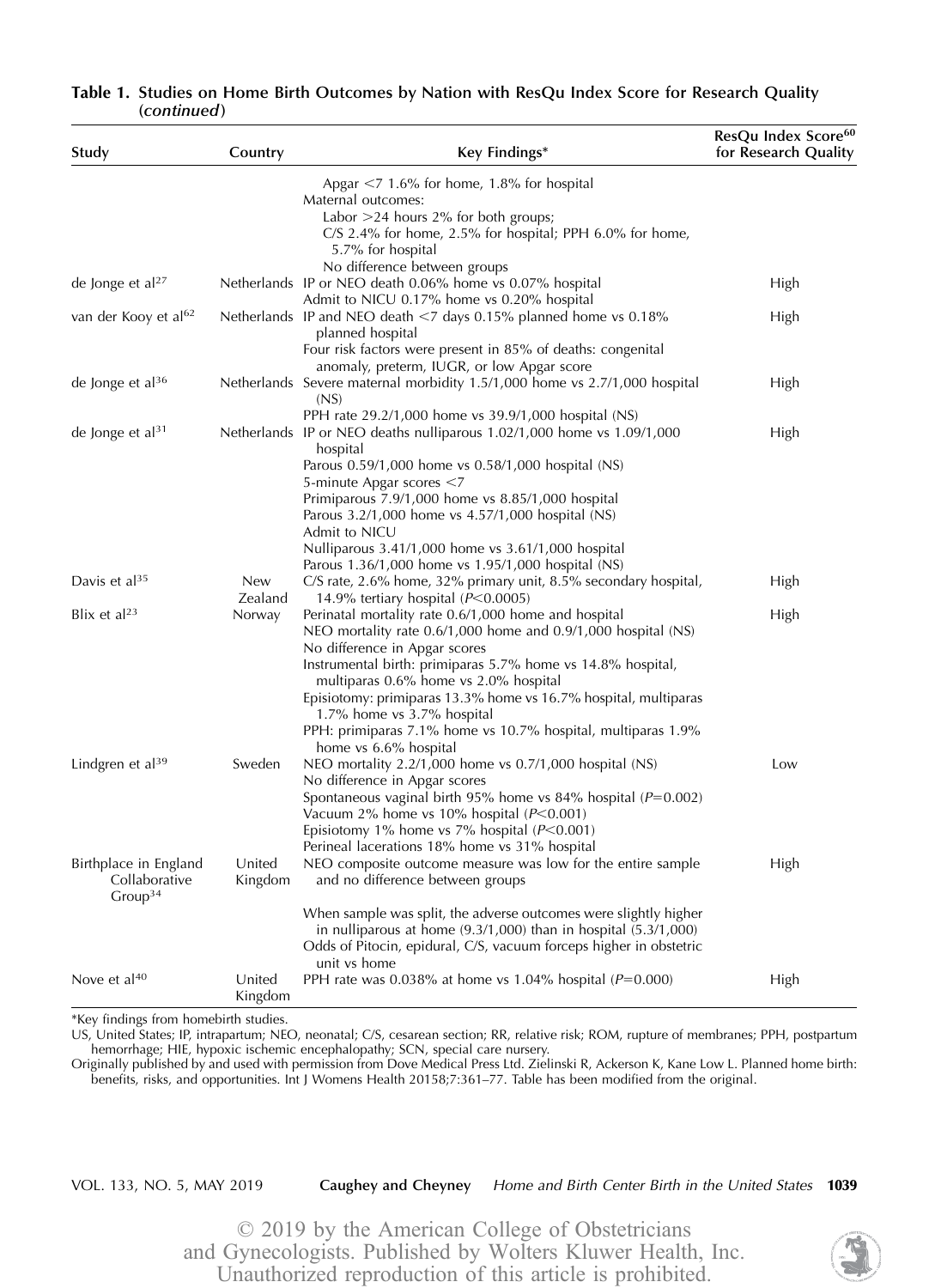in the home group  $(5.2\% \text{ vs } 8.1\% \text{ P} < .000)$  as were postpartum hemorrhage and laceration rates.

In Japan, a retrospective study by Kataoka et  $al^{38}$ examined outcomes for 5,477 women attended by midwives in birth centers (83.9%) and at home (16.1%) and found no neonatal mortality in either group and no differences in other perinatal outcomes. Postpartum hemorrhage rates were lower for nulliparous women who gave birth at home (17.6%), compared with birth centers (27.2%).

In New Zealand, a population-based retrospective cohort study<sup>35</sup> examined mode of delivery, active management of third stage and postpartum hemorrhage among low-risk women planning births at home, in primary units, and secondary and tertiary level hospitals. The authors found a wide range of cesarean delivery rates across birth settings: 2.6% home, 32% primary unit, 8.5% secondary hospital, and 14.9% tertiary hospital  $(P<.001)$ . A retrospective cohort study in Norway<sup>23</sup> compared planned midwife-attended home births  $(n=1,631)$  to a lowrisk comparison group born in the hospital  $(n=16,310)$  and found no significant differences in perinatal or neonatal mortality rates nor in Apgar scores, but found significantly lower rates of instrumental delivery and episiotomy at home. In a retrospective study of the Swedish Medical Birth Registry, Lindgren et al $39$  compared 897 planned home births with 11,341 planned hospital births. They found no significant differences in neonatal mortality nor in Apgar scores. Rates of spontaneous vaginal births were higher at home  $(95\% \text{ vs } 84\%, P=.002)$ ; vacuum extraction (2% vs 10%,  $P<.001$ ), episiotomy (1% vs 7%,  $P<.001$ ), and perineal laceration (18% vs 31%) rates were all lower at home.

The Birthplace in England Collaborative Group<sup>34</sup> conducted a prospective cohort study comparing home, birth center, and midwifery and obstetric hospital units  $(n=64,538$  low-risk women at term) for a composite outcome that combined stillbirth, early neonatal death, meconium aspiration, birth-related injuries, and encephalopathy. Overall, no differences in the composite outcome for the entire sample were found. However, when the sample was stratified by nulliparity, rates of the composite outcome were higher for home than for hospital for nulliparous women  $(9.3/1,000 \text{ vs } 5.3/1,000)$ . Despite this finding, the authors conclude that home birth is a viable option for all women, including first-time mothers, in the United Kingdom, owing to the higher rates of morbidity and intervention—oxytocin usage, epidural, cesarean delivery, and operative vaginal birth—in the hospital group relative to home. A follow-up economics study concluded that home birth was a cost-effective option for all low-risk women, including nulliparous women.<sup>64</sup>

### Studies From U.S. Populations

There have been at least 11 studies conducted in the United States—seven of which rely on birth certificate data, and four use birth registry data. Five studies by Grünebaum et al,  $16-19,43$  and one by Cheng et al<sup>15</sup> rely on U.S. birth certificate data from 2007 to 2011, and 2008, respectively. All find worse neonatal outcomes for completed home births including higher rates of neonatal mortality, low Apgar scores, and neonatal seizures. However, none of these studies used an approach to track outcomes by intended place of birth and provider type and are thus thought to suffer from misclassification bias, among other major concerns. After Oregon added new variables to the birth certificate (intended place of delivery and qualifications of the intended provider), Snowden et  $al<sup>14</sup>$ were able to use an intention-to-treat approach by limiting analyses to data from Oregon over the 2-year period after the change  $(n=79,727)$ . This study found poorer neonatal outcomes at home and in birth centers, specifically a perinatal mortality rate of 3.9 per 1,000 in community birth compared with 1.8 per 1,000 in hospital birth, but, as expected, a much higher rate of cesarean delivery in the hospital.

Four descriptive studies by Cox et al,  $26$  Cheyney et al,<sup>25</sup> Johnson and Daviss,<sup>37</sup> and Stapleton et al<sup>59</sup> have documented low rates of interventions, transfers of care, and morbidity and mortality at home and in birth centers for various populations, though being descriptive in nature, none have an explicit comparison group. Another limitation of these four studies is that, unlike vital statistics, they use samples rather than complete populations, and thus might not be generalizable.

Sadly, the United States has yet to have a national, prospective, cohort study that uses an intent-to-treat model that compares outcomes by planned birth location and provider type, controls for maternal risk factors and other confounders, and has paid adequate attention to statistical power for rare outcomes. Thus, it is currently impossible to replicate the kinds of work done in the other highresource countries cited above owing to the lack of a uniform, nationally validated data collection tool. Given the rising rates of community birth in the United States, the ability to track outcomes by intended place of birth, provider type at the onset of labor, transfers over the course of care, and pregnancy characteristics is increasingly important. This would improve if all states modified the birth certificate following Oregon's example.

1040 Caughey and Cheyney Home and Birth Center Birth in the United States **OBSTETRICS & GYNECOLOGY**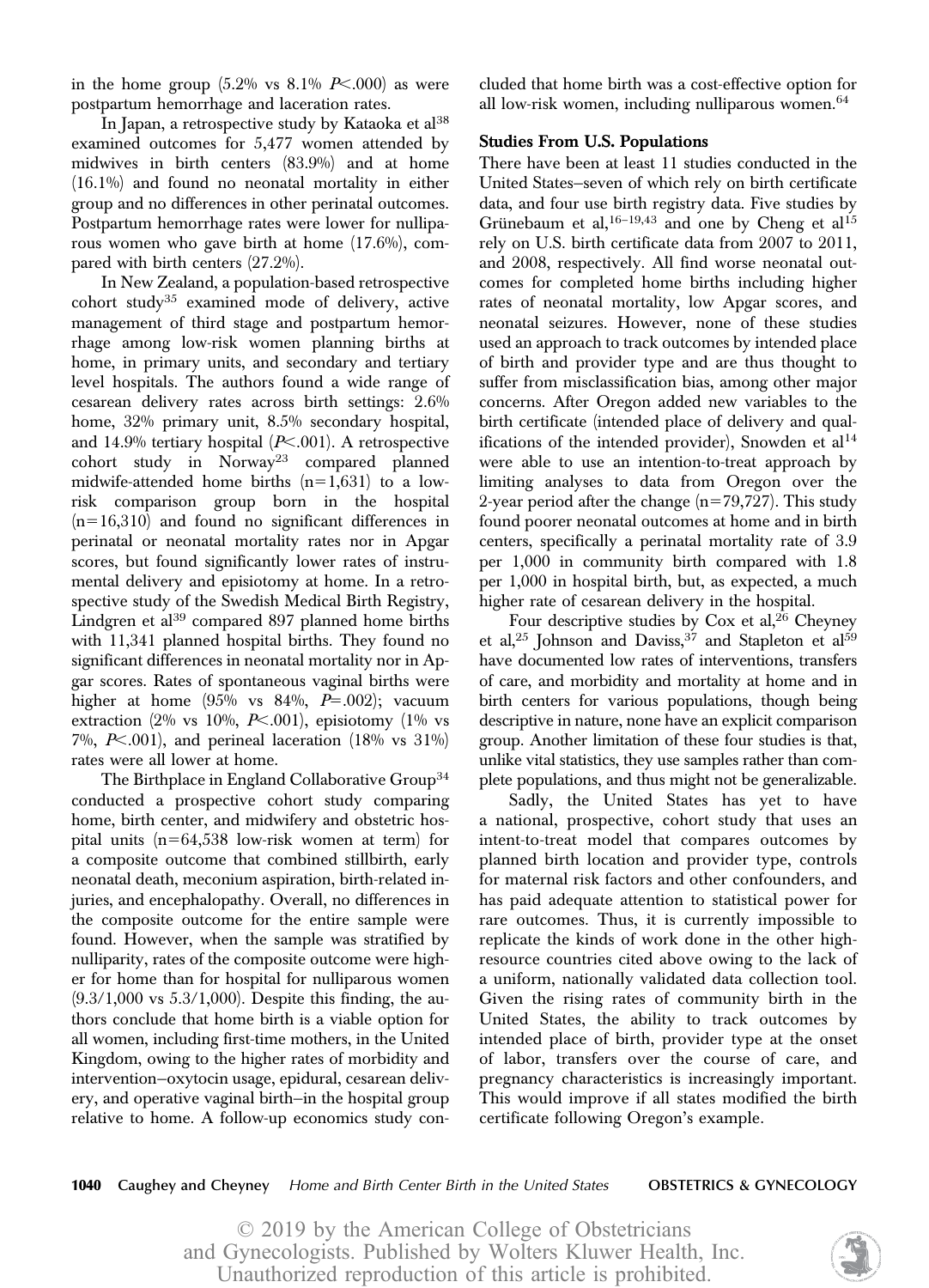## What Are the Differences in Systems for Low-Risk Birth in the United States and Elsewhere?

In the United States, health care has grown into a massive, predominantly for-profit structure whose projected spending may be 20% of the entire economy in the next decade.<sup>65</sup> Unfortunately, much of this care is fragmented. Ideological, technical, and geographical barriers make it difficult for providers and medical record systems to communicate easily across outpatient and inpatient environments, between different facilities, and between clinical and social services. As a result, the integrated maternity care systems modeled by the Netherlands and the United Kingdom —where most women with low-risk pregnancies begin care with a community-based midwife and then move with fluidity to higher levels of care as needed according to nationally determined guidelines—is currently a near impossibility in most of the United States.

In the United States and Canada, guidelines for practice are determined by state or provincial regulatory bodies; in contrast, the United Kingdom and the Netherlands have national guidelines. National guidelines typically recommend hospital care for pregnancies complicated by preexisting maternal medical conditions such as seizure disorders, as well as complications of the current pregnancy (eg, preeclampsia or gestational diabetes). Other eligibility criteria for home birth exhibit far more variability, such as the definition of postterm pregnancy, as well as guidelines for breech, twins, and labor after prior cesarean delivery. However, most nations support community birth for term, singleton vertex fetuses. In countries with existing national guidelines, the system is mandated to attend women in the place of their choice, even if they do not adhere to national guidelines, via a process of person-centered, complex care planning. To date, there has been no systematic comparison of community birth eligibility criteria internationally.

Whereas other high-resource countries work to match care level to maternal risk and individual preference (ie, normal, healthy pregnancies cared for by midwives, with more complicated pregnancies comanaged by mixed provider teams or referred to obstetricians or perinatologists), in the United States, 98% of births occur in the hospital, with 89% attended by physicians irrespective of individual clinical risk profiles or patient preference. As such, low-risk women commonly have a hospital birth attended by an obstetrician, simply because midwifery care or community birth options are not locally available. Similarly, women with medically complicated preg-

nancies may "choose" in-home care owing to restrictive policies that prevent, for example, labor after cesarean delivery in local hospitals, or out of necessity in rural communities suffering from provider shortages.<sup>66</sup>

Such disconnects between patients' clinical and psychosocial needs and options for birth setting and provider type, combined with the underuse of skilled midwives in the United States relative to other highresource countries, result in significant differences between the United States and other wealthy nations regarding the management of low-risk births. The risks, benefits, and alternatives of birth location and provider type are simply not discussed with most pregnant people in the United States. What is commonly discussed are individual preferences regarding components of routine hospital care. Are women interested in unmedicated childbirth? Or is there a plan for an epidural at the earliest point possible? Increasingly, providers encourage the creation of birth plans that are designed to convey patient preferences and values as families think through a checklist of possible options and interventions. However, regardless of patients' expressed desires, medical interventions have become increasingly common, owing to the growing number of indications for induction of labor. Labor induction and cesarean delivery rates remain particularly high at 23% and  $32\%$ , respectively.<sup>67</sup> Use of oxytocin for augmentation is also quite high, with recent studies showing that more than 50% of women in some hospitals receive this intervention.<sup>68,69</sup>

For women considering an alternative to an obstetrician-attended hospital birth, modern technology and social media may enable them to identify and get input on a range of options.<sup>70,71</sup> Depending on geographical location, home birth providers and birth centers may or may not be available. When they are, they may or may not have established collaborative relationships with the local hospital(s) that would be called on to provide more advanced medical care if needed. For example, if a woman goes beyond 41 weeks of gestation, and wishes to obtain antenatal testing, in some places this is easily arranged by the community provider. In other places, it becomes a stressful, obstructive experience that requires the woman to arrange an initial prenatal care visit and explain why she is presenting for care so late in pregnancy. She may be questioned about her intent to undergo a community birth, required to transfer care before any testing is ordered, or even denied access to care citing physician liability concerns that arise from collaborating with a community midwife.<sup>72</sup> Similarly,

VOL. 133, NO. 5, MAY 2019 **Caughey and Cheyney** Home and Birth Center Birth in the United States **1041**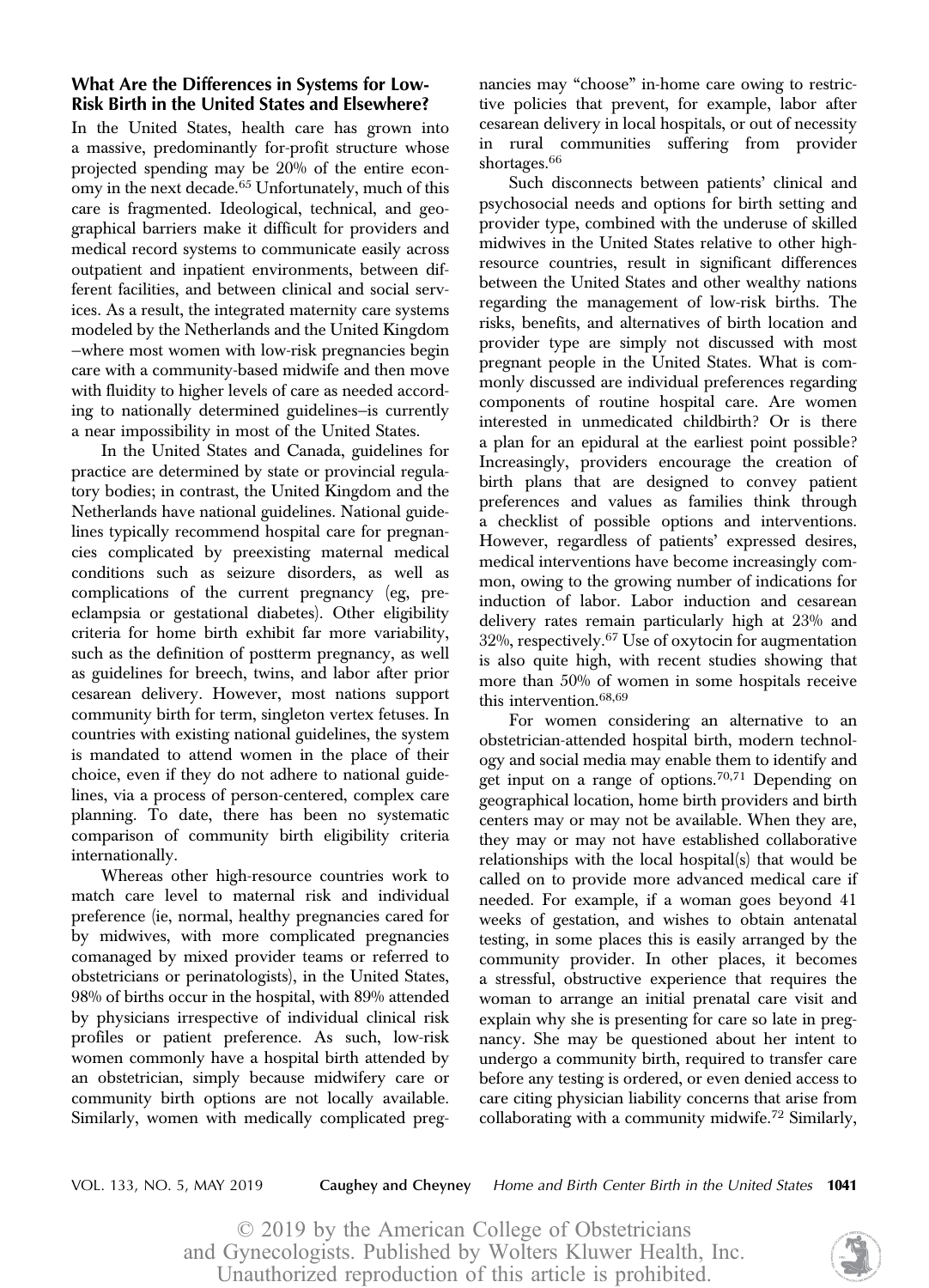when complications arise during labor (prolonged labor and maternal exhaustion are the most common indications<sup>73,74</sup>), transfer from a planned community birth to a hospital setting can range from clearly delineated relationships and protocols between providers in a collaborative experience, to hostile, combative relationships that can contribute to poor outcomes.25,75,76

The U.S. experience (which is highly variable across states, hospitals, and individual providers) differs dramatically from a number of health systems around the world in this respect. For example, in the Netherlands, the majority of women begin pregnancy with a community provider and many with the intent of a community birth. However, there are clear guidelines agreed on by most midwives and obstetricians that help determine place of birth and primary provider.<sup>77</sup> If a pregnant person develops certain risk factors such that a hospital birth becomes the recommended plan for delivery, the birth plan is adjusted accordingly. Transfers to higher levels of care from home or birth center are commonplace<sup>75,76,78</sup> and not occasions primarily marked by interprofessional strife as they have been reported to be in the United States and elsewhere.73,79

Another important and often overlooked difference between the United States, Europe, and Canada is the proportion of midwife-attended births across birth settings, including those in the hospital or in alongside units. In the United Kingdom, Australia, New Zealand, Canada, and others, midwives lead the care model for low-risk women. Although the majority of women still deliver in hospitals, midwives are their primary providers throughout their outpatient prenatal care and during their labor and birth. If there is an indication for an operative vaginal delivery or a cesarean delivery, or if other complications beyond a midwife's scope of practice arise, a physician is immediately available. The midwife may also remain the primary provider for the mother across settings. This means that, for women who do develop risk factors or for those who simply prefer to birth in a hospital, they may stay with the midwifery practice they have been with throughout pregnancy. In these systems with higher levels of integration, choices are more fluid and decisions about birth setting may be flexibly adjusted at multiple points over the course of care (ie, after the 20-week anatomical survey ultrasound scan, in the third trimester, at the onset of labor, or many hours into a slowly progressing labor). There are often fewer potential consequences of these choices—clients do not have to leave the care of a trusted midwife and can worry less about how they

will be perceived on arrival at the hospital. Transfer of care from community to hospital in high midwifeutilizing nations is an expected, predictable, and desirable outcome. It is relatively common for pregnant people to require a consult or triage to a higherlevel facility or specialty provider at some point in the pregnancy.

In contrast, moving from community to hospital in the United States almost always means a change in provider. Ethnographic data on women and providers in the United States suggest that these movements across place, space, and provider type are often not characterized by smooth articulations.72,79,80 Such transfers are all too often described as fear-inducing crises, sentinel events, morbidities, or occasions to report midwives to regulatory boards, rather than as normal and expected aspects of a care process.

We all share the responsibility for decreasing the chasm between community and hospital care and between obstetrician and midwife where these exist; a shorter distance to traverse literally, metaphorically, and ideologically could mean improved outcomes for all. Indeed, a recent study of midwifery integration in the United States shows that states with midwifeinclusive laws and regulations tend to have better maternal and neonatal health outcomes, including lower rates of premature births, cesarean deliveries, and newborn deaths.<sup>31</sup> These states also had higher rates of physiologic birth, breastfeeding, and vaginal birth after cesarean delivery. Overall, findings from this study suggest that, in states where families have greater access to midwifery care across all settings, and where midwives are well integrated into the maternity system, mothers and newborns tend to experience improved outcomes. The converse was also demonstrated: where integration of midwives is poor, so are outcomes. A large body of cross-cultural research has demonstrated similar relationships between midwifery care, systems integration, and improved maternity care outcomes. 81-84

## What Are the Key Practice Differences Between Community and Hospital Birth?

What makes it so difficult in some places to achieve integration across birth settings? Sometimes difficulties emerge when midwives and physicians must work together across different models of care<sup>72,79,85</sup> and outside their comfort zones, serving an unfamiliar patient base who may carry highly varied expectations and desires for their care.<sup>86</sup> Fear and misgivings may also result from the very limited contact community- and hospital-based providers have with one another. Most interactions between community and

1042 Caughey and Cheyney Home and Birth Center Birth in the United States **OBSTETRICS & GYNECOLOGY**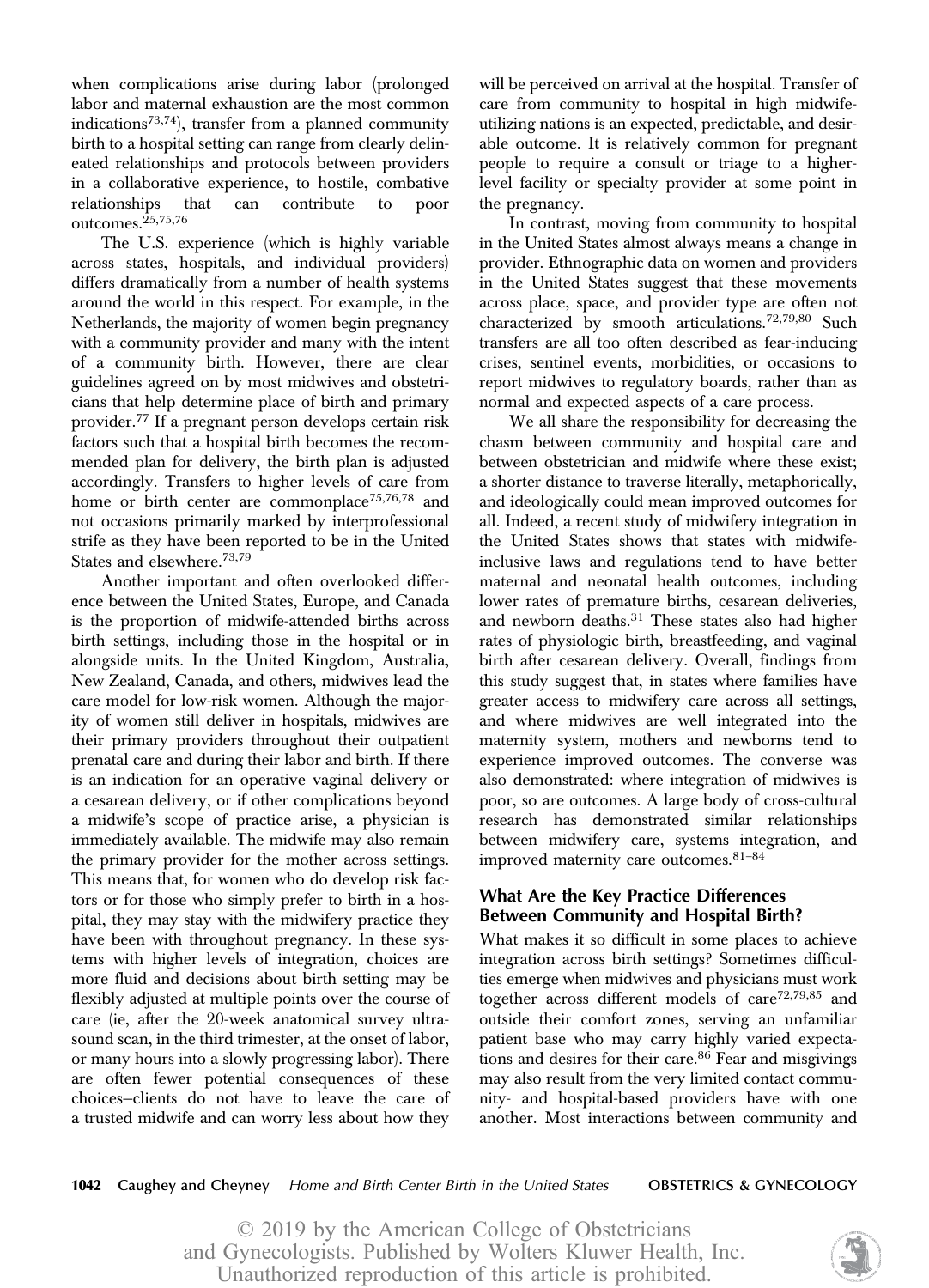hospital providers occur during intrapartum transfers of care, when emotions are heightened owing to the uncertainty and stress that comes from having to collaborate in caring for someone who has made an active attempt to avoid a hospital-based model of care.76 Intrapartum transfers, by definition, also occur in more complicated labors, adding another layer of stress and fear for all parties. In addition, hospitalbased providers may very rarely have the opportunity to observe normal, low-risk births or the effective and skilled first-line management of complications at home or in birth centers. Similarly, community midwives rarely see normal physiologic birth in the hospital, as their clients who transfer do so because they require or desire intervention.

Another confusing issue is that the United States uniquely has three credentialing routes to becoming a professional midwife: the CNM (Certified Nurse Midwife), CM (Certified Midwife), and CPM (Certified Professional Midwife). Although largely distinct, these credentials share key similarities. For example, all credentialed midwives are distinguished from "lay," "traditional," or "plain" midwives who practice without having demonstrated the ability to meet formal training and certification requirements. Uncredentialed midwives (a distinct minority) attend only homebirths and some prefer the complete autonomy of staying "outside the system" where they are not bound by its rules and regulations; their practices are completely unregulated in most states.<sup>87</sup> They may also remain unlicensed because there is no path to licensure in their state. In contrast, all professional, credentialed midwives have standards for nationally accredited certification. As many physicians (and most patients) do not understand these different pathways, there can be confusion about their colleagues' training and knowledge base when physicians are interacting with midwives.

At home and in many birth centers, continuity of care is normative.<sup>86</sup> Clients are socialized into extensive discussions around options for antenatal testing, and it is relatively common for a person to decline an intervention or test that is standard of care (prenatal labs are one exception, as these are very rarely declined). For labor management, pharmacologic induction or augmentation are near complete impossibilities in the community setting.<sup>88</sup> Fetal heart rate monitoring is by intermittent auscultation, and intravenous drips are very rarely used except to treat maternal dehydration or hemorrhage. Some states allow for group B streptococcus (GBS) prophylaxis in the community setting (more so in birth centers than at home), though antibiotics are often declined unless there is an active infection because women intending to have a community birth tend to be concerned about preserving their microbiome.89

Generally, there is a deeply held belief by community midwives and their clients that spontaneous onset of labor, upright movement throughout the first stage, continuous labor support from someone who is well known to them (as opposed to what some call "intimate strangers"41), upright pushing positions, skin-to-skin contact, and exclusive, on-demand breastfeeding leads to the best outcomes.<sup>90</sup> Thus, when an emerging complication necessitates a transfer of care, it can be very difficult for women who have been socialized into trusting birth, their bodies, and their instincts, to make the intellectual and emotive leap to accepting potentially beneficial interventions such as epidurals or oxytocin augmentation. After all, they have often spent their entire pregnancy affirming their choice to birth in an intervention-free space. The time it takes to make this mental shift, and the number of questions that may be asked during that process, can be read by receiving providers as distrust.

For most low-risk women in a practice that plans delivery in a hospital setting, prenatal visits occur at specific, routine times throughout the pregnancy. These visits are predominantly performed through a more medicalized model of care focused on disease and complication prevention—screening for infectious diseases, gestational diabetes, and preeclampsia, for example. In the hospital, the focus is on mitigating risk, for example, by inducing labor to reduce the risk of stillbirth or maternal morbidity. During the labor and delivery experience, physicians and other hospitalbased providers rely on a combination of available technology and obstetric skill to reduce risks of infection, bleeding, and fetal or neonatal injury. Unfortunately, some of those tools, such as continuous electronic fetal monitoring, have not lead to improved outcomes, and indeed may contribute to higher rates of intervention.88 In terms of pain control, providers honor women's preferences, and a large majority of women receive an epidural for analgesia at some point.90–<sup>92</sup> Today, high levels of cesarean delivery and other interventions are common concerns.93,94 It is incumbent on hospital providers to work within their local systems to reduce interventions without worsening maternal and neonatal outcomes. Such efforts have been called for in a recent American College of Obstetricians and Gynecologists document that emphasizes an evidence-based approach to reducing obstetric interventions.93 In addition, exposure to and collaboration across provider types and birth settings should enhance communication and deepen an understanding of practice variation across location.

VOL. 133, NO. 5, MAY 2019 **Caughey and Cheyney** Home and Birth Center Birth in the United States **1043** 

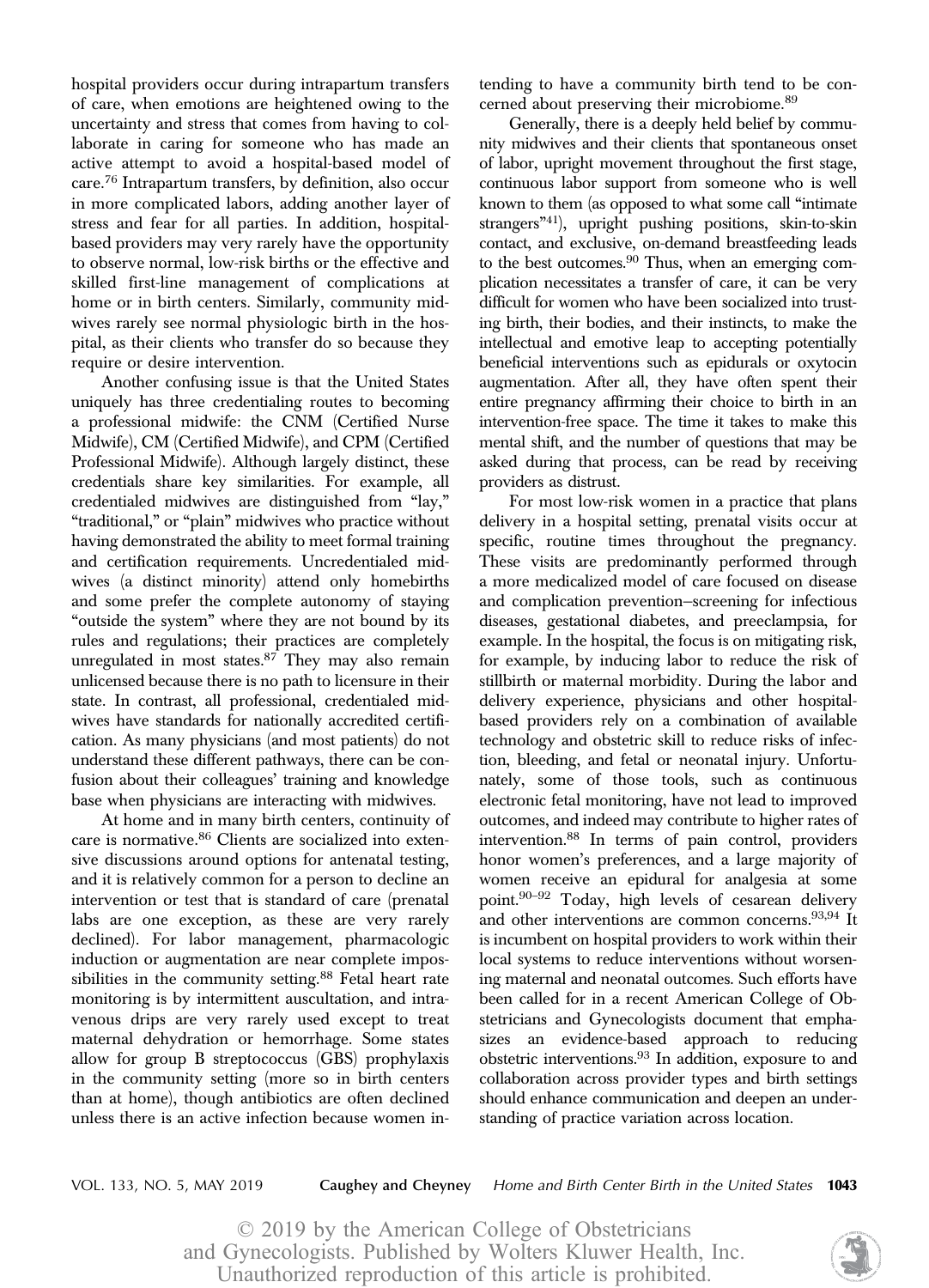## Table 2. Community Outcomes by Risk Factor\* From Lowest Relative Risk of Intrapartum or Neonatal<sup>†</sup> Death to Highest $<sup>+</sup>$ </sup>

|                                                                | IP or NEO            |                    |  |
|----------------------------------------------------------------|----------------------|--------------------|--|
| Risk Factor $(n=47,394)$                                       | <b>Absolute Risk</b> | aOR (95% CI)       |  |
| AMA (older than 35 y vs younger)                               | 2.16/1,000           | $0.95(0.48-1.7)$   |  |
| Obesity (BMI greater than 30 vs less than 25 $\text{kg/m}^2$ ) | 3.34/1,000           | $1.5(0.76-3.0)$    |  |
| LAC with vaginal birth                                         | 1.27/1,000           | $1.5(0.36 - 6.5)$  |  |
| <b>GDM</b>                                                     | 3.88/1,000           | $2.3(0.55-9.7)$    |  |
| Postterm (greater than 42 weeks vs term)                       | 4.74/1,000           | $2.8(1.5-5.3)$     |  |
| Primiparous                                                    | 3.43/1,000           | $3.0(1.8-5.2)$     |  |
| Twins                                                          | 14.5/1,000           | $3.3(0.43 - 25.1)$ |  |
| Breech                                                         | 3.88/1,000           | $8.2(3.7-18.4)$    |  |
| LAC, no vaginal birth                                          | 10.2/1,000           | $10.3(4.7-22.4)$   |  |
| Preeclampsia                                                   | 16.2/1,000           | $10.5(1.4 - 80.3)$ |  |

IP, intrapartum death; NEO, neonatal death; aOR, adjusted odds ratio; AMA, advanced maternal age; BMI, body mass index; LAC, labor after cesarean; GDM, gestational diabetes mellitus.

\* Data from Bovbjerg ML, Cheyney M, Brown J, Cox KJ, Leeman L. Perspectives on risk: Assessment of risk profiles and outcomes among women planning community birth in the United States. Birth 2017;44:209–21. † Out to 28 days postpartum.

‡ Data are from a reference group of multiparous women with none of the listed risk factors.

## Are There Specific Subgroups of Women Who Should or Should Not Be Offered Birth in the Community Setting?

In 2017, Bovbjerg et al $95$  examined the independent contributions of a variety of risk factors to birth outcomes among women planning community births in the United States  $(n=47,394)$ . Controlling for demographic confounders, they quantified the independent contribution to perinatal outcomes of 10 commonly cited risk factors, including nulliparity, age 35 years or more, obesity (body mass index [calculated as weight in kilograms divided by height in meters squared] higher than 30), gestational diabetes, preeclampsia, postterm pregnancy (greater than 42 completed weeks), twins, breech presentation, history of cesarean delivery with at least one previous vaginal birth, and history of cesarean delivery without a history of vaginal birth. This study was the first in the United States to examine the independent contributions of each of these risk factors to maternal and neonatal outcomes, including intrapartum, neonatal or maternal postpartum transfer, cesarean delivery, genital tract trauma, postpartum hospitalization for a maternal indication in the first 6 weeks, low (less than 7) or very low (less than 4) 5-minute Apgar scores, neonatal hospitalization in the first 6 weeks, and combined intrapartum and neonatal death.

Using low-risk multiparous women with none of the listed risk factors as the reference group, the researchers found that maternal age and obesity had quite modest effects, with adjusted odds ratios (AOR)

less than 2.0 for all outcomes. Breech birth, however, was strongly associated with morbidity and intrapartum and neonatal mortality (AOR 8.2, 95% CI, 3.7–18.4). Women with a history of both cesarean and vaginal deliveries had better outcomes than nulliparous women across all outcomes. However, women with a history of cesarean delivery but no prior vaginal birth had worse outcomes, including increased intrapartum and neonatal demise (AOR 10.4, 95% CI, 4.8–22.6). Cesarean deliveries were most common in women with breech presentations (44.7%), preeclampsia (30.6%), a history of cesarean delivery without prior vaginal birth (22.1%), and among nulliparous women (11.0%).

Findings from this study, and the larger body of literature that informed it, raises the question: if we focus on a ranking of risk for intrapartum or neonatal death in the community setting from lowest to highest (Table 2), is there a point at which we might say the hospital is a clear recommendation? Conversely, is there a point at which the risk of poor outcome is so low that it is unethical not to discuss the option of community birth, given the large potential reductions in maternal morbidity associated with planned community birth?

Cognizant that the American College of Obstetrics and Gynecologists and the American College of Nurse-Midwives have both clearly affirmed maternal autonomy, noting that women have the right to make choices about their care during labor and birth even if those choices place themselves or their fetuses or newborns at risk,  $96$  we struggle to draw a firm line.

1044 Caughey and Cheyney Home and Birth Center Birth in the United States **OBSTETRICS & GYNECOLOGY** 

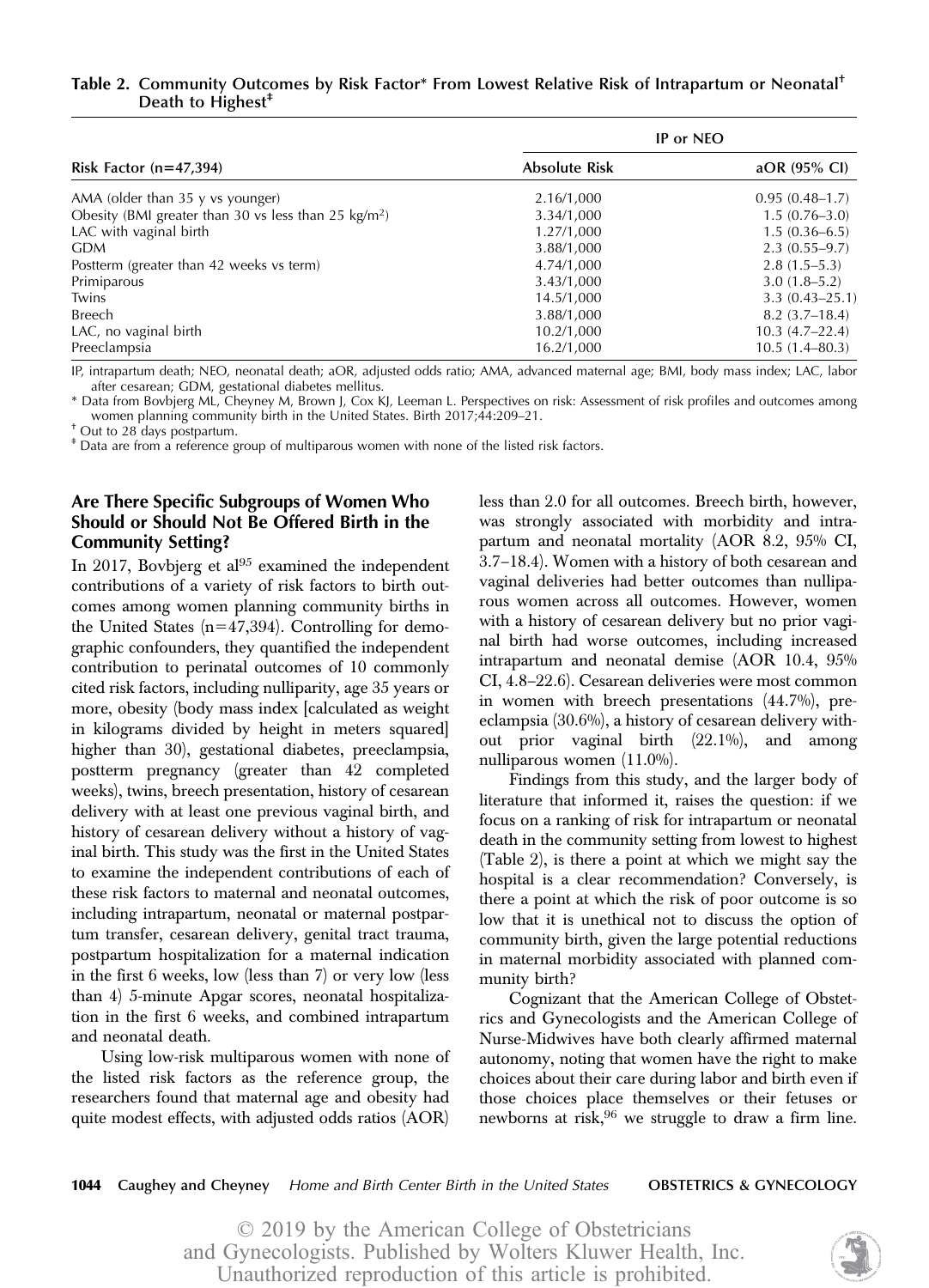Bovbjerg et al<sup>95</sup> argue that guidelines uniformly prohibiting labor after cesarean delivery in any setting should be reconsidered, at least for the subgroup with a history of cesarean delivery and at least one vaginal birth. Because breech presentation has the highest rate of adverse outcomes, they also argue for the management of vaginal breech labor in a hospital setting, while noting that, often, women with a breech fetus choose community birth precisely because vaginal breech delivery is not offered in their local hospital.

We concur with these suggestions with a few additional thoughts and caveats. Most women with a medical complication of pregnancy such as gestational hypertension or preeclampsia, a breech presentation, a prior cesarean delivery without a prior vaginal delivery, and multiple gestations should not routinely be offered a community birth. Yet, in areas where hospitals do not allow women to labor after a cesarean delivery, or to attempt vaginal delivery of breech or twins—which functionally forces women into cesarean delivery and the accompanying risks community birth may be the only viable option for those who decline a planned cesarean delivery. In such instances, it is paramount that careful plans for closer monitoring and early transfer are in place. Alternatively, for healthy, multiparous women being cared for in regional systems with credentialing for community midwives, clear standards of care, and local hospitals aware of and committed to best practice guidelines in transfer, community birth options may be discussed, especially when patients express a desire for an unmedicated, physiologic birth. Finally, we also acknowledge that any guidelines or standards of care tied to birth setting will need to be flexible if we are to fully respect pregnant peoples' rights to autonomy and self-determination.<sup>97-99</sup> However, standards and guidelines must be in place to facilitate the best possible care for those higher-risk women who nonetheless choose a birth setting, provider type, or both that goes against conventional medical advice.

## How Should Women Be Counseled About Birth Setting?

A single counseling session geared towards giving guidance about birth location options cannot cover every detail and nuance. However, the critical differences in neonatal and maternal outcomes described above should inform the portrayal of risk—most notably, that all settings have risk of some kind, including hospitals. Differences in routine practices and experiences should be clarified and communicated as well. For example, the lack of continuous fetal monitoring in the community setting means there is greater opportunity for the woman to move around during labor. Alternatively, for women who desire access to pain medications, a hospital setting might be a better match. In addition to experiential and outcome differences, we think it is important that women be educated about the local politics surrounding birth location. State laws, insurance reimbursement, malpractice coverage, credentialing procedures for providers, and back-up relationships (or lack thereof) with hospital providers can all pose unique challenges.

We as clinicians have a tendency to assume that a client or patient who does not elect what we as providers would choose must misunderstand the risks being presented, rather than acknowledging that the person may simply have a different set of values. Often, presenting a different graphic, or yet another metaphor for explaining risk, will not produce convergence in the end decision. If we agree that coercion and scare tactics are inappropriate, we will perhaps all have to become more comfortable with caring and collaborating across differences. There are risks and benefits of community birth, just as there are risks and benefits of hospital birth. Too often, we adopt a position of advocacy, downplaying the risks and amplifying the benefits of our own preferred birth location. Instead, it is vital that evidence-informed discussions of potential risks and benefits across all possible birth settings, tailored to individual circumstances, that balances autonomy of the mother with the obligation of beneficence to the child, guide our care.100

## What Can Hospital, Home, and Birth Center Birth Providers Do to Reduce the Morbidity and Mortality of Mothers and Newborns?

For many hospital-based providers, the immediate response is "encourage hospital birth." For community providers, the answer might be "keep low-risk women out of the hospital." Rather than debate the "best" option, it is paramount for all providers to work together to ensure that all women get person-centered care that values their preferences while upholding safety, broadly defined to include clinical as well as social, cultural, and emotional safety. Given the systems-level barriers described above, as well as the evident differences in the United States compared with other high-resource maternity care settings, we offer three concrete recommendations.

First, together, we need to remove the barriers to respectful interprofessional collaboration across birth settings and provider types while holding each other to the highest possible standards of care. In particular, the creation of clear, national-level guidelines by birth

VOL. 133, NO. 5, MAY 2019 **Caughey and Cheyney** Home and Birth Center Birth in the United States **1045** 

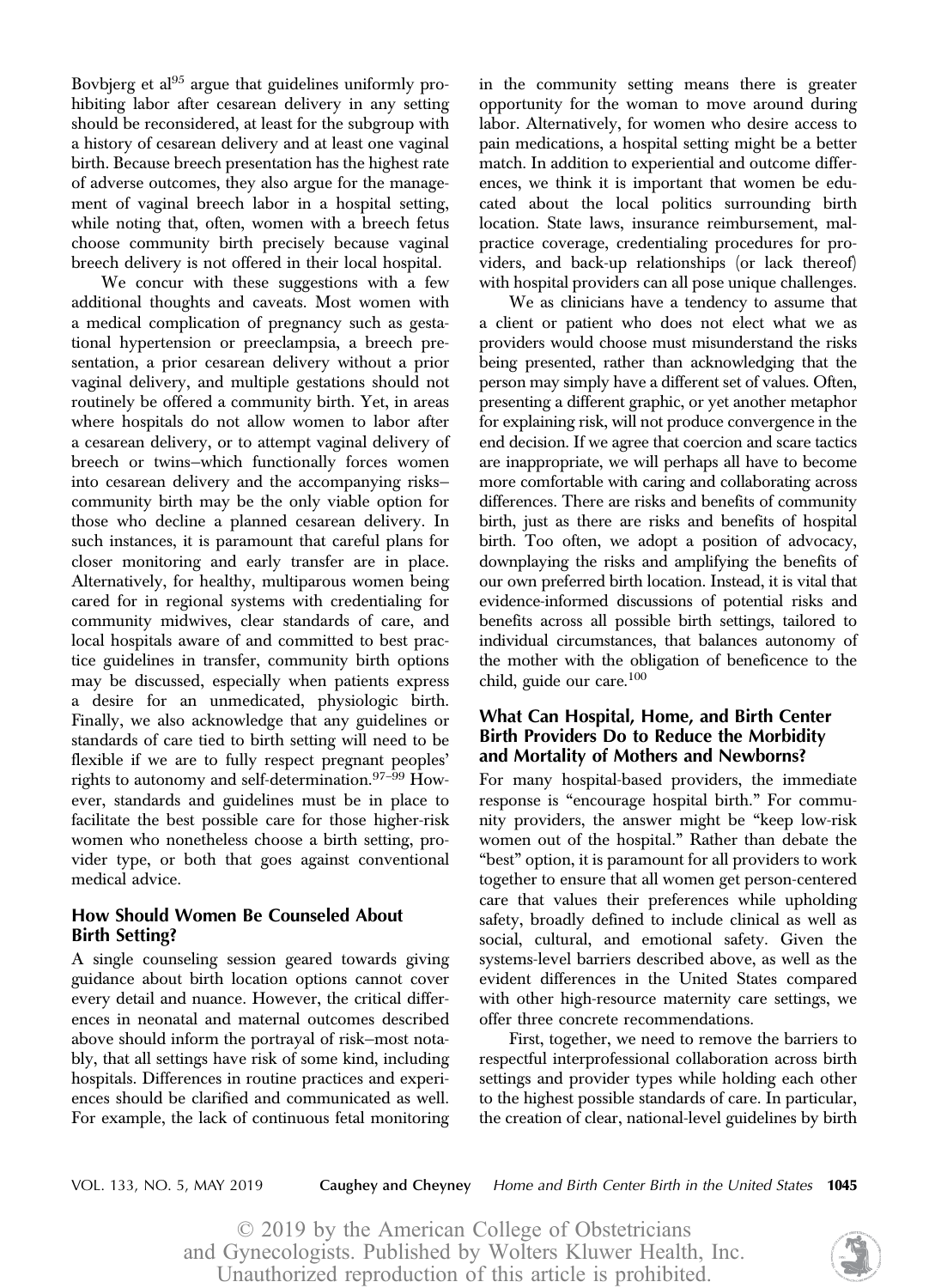location that not only reflect the best evidence, but also emphasize women's preferences and autonomy, are critical. Considering the differences between the care models in the United States and the Netherlands, for example, a key step forward would be the creation of a shared approach to caring for low-risk women, which would include defining who is, in fact, low-risk.

Second, one of the problems with current community birth transfers is the failure of communication between providers during the transfer itself. It is important for all parties to remember that transfers are not adverse outcomes—rather, they are a necessary part of a functioning primary care model. Nonetheless, reluctance to move to the hospital may stem from the fear of the loss of autonomy or to the lack of respectful treatment sometimes afforded to community midwives by hospital providers. For hospital providers, significant fear and anxiety can arise from caring for patients unknown to the institution, that may request care that is inconsistent with existing obstetric or institutional standards, and who may carry greater medical and legal risk. To improve collaboration during transfer despite such barriers, we encourage all communities to start by studying and adopting (with required regional modifications) the Home Birth Summit's<sup>101</sup> Best Practice Guidelines and Implementation Tools for Transfer.

Third, we must train and use more culturally matched midwives. All other high-resource nations that have better outcomes than the United States have successfully incorporated highly skilled midwives into the system to extend access to care, improve outcomes for low-risk women, decrease cultural and epistemic violence, and optimize use of limited health care dollars.100 The United States is the only highresource nation without a maternity care system that routinely uses midwifery care. With midwives providing the bulk of the care for healthy women, obstetricians would be able to work at the top of their expertise caring for medically and surgically complicated pregnancies. There are U.S. institutions that have adopted this approach, but a nationwide approach could be truly transformative. We believe it is time.

#### **DISCUSSION**

In sum, we want to leave the reader with a few important considerations on the issue of birth setting. First, differences in neonatal outcomes among neonates born to low-risk women are small, particularly in health systems that are designed to integrate a range of birth options. Yet the rates of intervention, most notably in cesarean delivery, are greater for planned hospital births. Although in many other high-resource nations community births are routine and midwives care for low-risk patients in all settings, such systematic approaches are not commonly implemented in the United States. We believe such approaches would allow for the more appropriate and cost-effective triage of healthy patients into lower intervention settings.

Second, U.S. perinatal outcomes will not improve without collaboration between community- and hospital-based providers. Without a clear, national, systems-level approach, local communities will need to build their own regional, collaborative systems. Hospital-based providers, who are often local health care leaders, can foster such collaboration by initiating communication with community providers with the express purpose of decreasing complications and increasing safety.<sup>102</sup> We believe that this can be accomplished in many U.S. communities. In the end, the focus of our efforts should remain the pregnant people and children for whom we care.

#### REFERENCES

- 1. Sterk HM, Hay CH, Kehoe AB, Ratcliffe K, VendeVusse LG. Who's having this baby? Perspectives on birthing. East Lansing (MI): Michigan State University Press; 2002.
- 2. Cassidy T. Birth: the surprising history of how we are born. New York (NY): Grove Press; 2007.
- 3. Goer H. The thinking woman's guide to a better birth. New York (NY): TarcherPerigee; 1999.
- 4. Giangrande PL. The history of blood transfusion. Br J Haematol 2000;110:758–67.
- 5. Hamilton-Miller JM. Development of the semi-synthetic penicillins and cephalosporins. Int J Antimicrob Agents 2008;31: 189–92.
- 6. Davis-Floyd RE. The technocratic body: American childbirth as cultural expression. Social Sci Med 1994;38:1125–40.
- 7. Arms S. Immaculate deception: a new look at womanhood and childbirth in America. Boston (MA): Houghton Mifflin; 1975.
- 8. Wainer Cohen N, Estner LJ. Silent knife: cesarean prevention & vaginal birth after cesarean (VBAC). Westport (CT): ABC-CLIO; 1983.
- 9. Daviss BA. Reforming birth and (re) making midwifery in North America. In: De Vries R, Benoit C, van Teijlingen E, Wrede S, editors. Birth by design: pregnancy, maternity care and midwifery in North American and Europe. Abingdon (United Kingdom): Routledge; 2001:70–86.
- 10. MacDorman MF, Matthews TJ, Declercq E. Trends in out-ofhospital births in the United States, 1990–2012. NCHS Data Brief 2014:1–8.
- 11. MacDorman MF, Declercq E, Mathews TJ. Recent trends in out-of-hospital births in the United States. J Midwifery Womens Health 2013;58:494–501.
- 12. Hermus MA, Wiegers TA, Hitzert MF, et al. The Dutch Birth Centre Study: study design of a programmatic evaluation of the effect of birth centre care in The Netherlands. BMC Pregnancy Childbirth 2015;15:148.

1046 Caughey and Cheyney Home and Birth Center Birth in the United States **OBSTETRICS & GYNECOLOGY** 

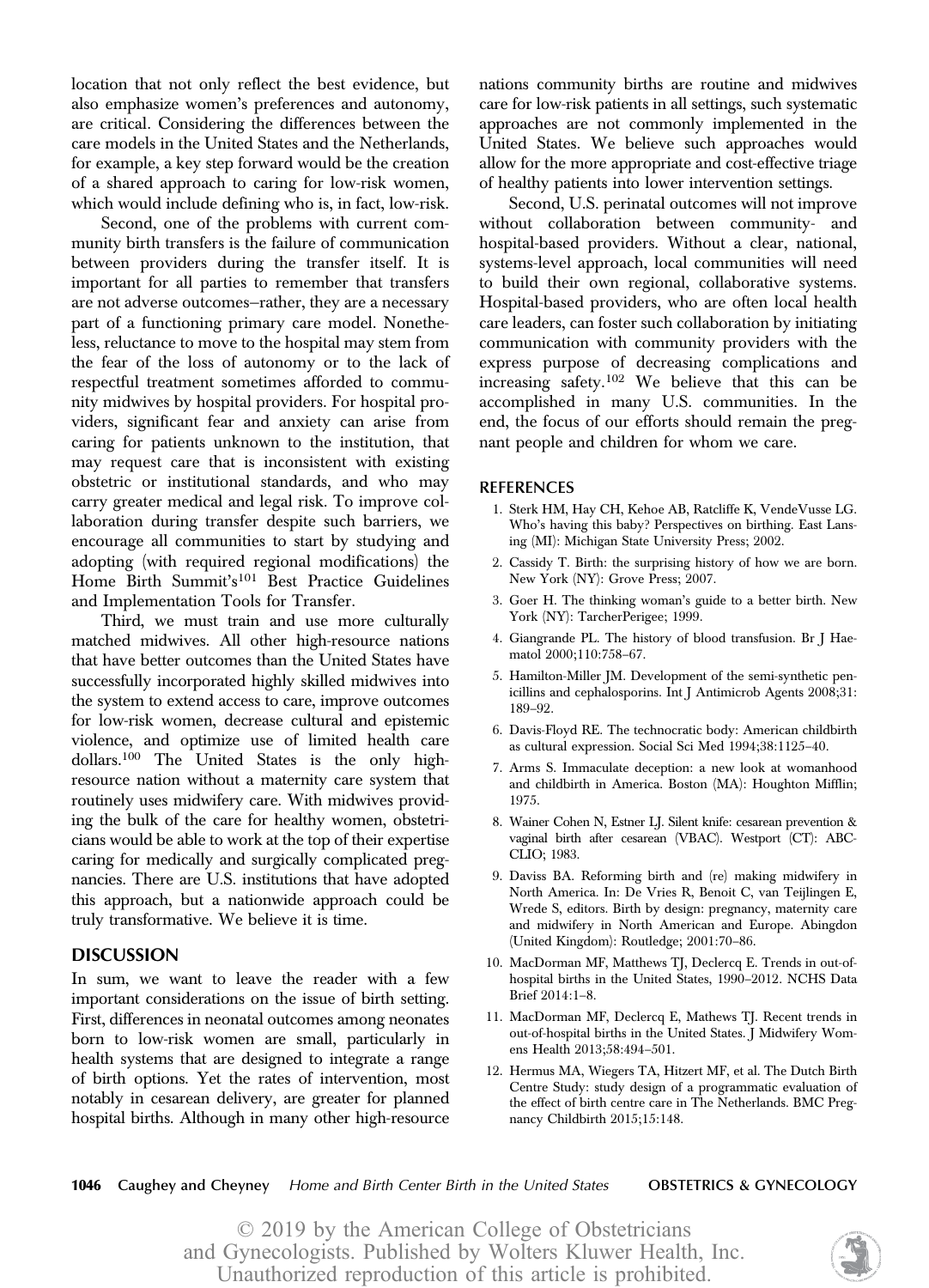- 13. Perined. Perinatale Zorg in Nederland 2015. Available at: [https://assets.perined.nl/docs/980021f9-6364-4dc1-9147](https://assets.perined.nl/docs/980021f9-6364-4dc1-9147-d976d6f4af8c.pdf) [d976d6f4af8c.pdf.](https://assets.perined.nl/docs/980021f9-6364-4dc1-9147-d976d6f4af8c.pdf) Retrieved March 15, 2017.
- 14. Snowden JM, Tilden EL, Snyder J, Quigley B, Caughey AB, Cheng YW. Planned out-of-hospital birth and birth outcomes. N Engl J Med 2015;373:2642–53.
- 15. Cheng YW, Snowden JM, King TL, Caughey AB. Selected perinatal outcomes associated with planned home births in the United States. Am J Obstet Gynecol 2013;209:325.e1–8.
- 16. Grunebaum A, McCullough LB, Sapra KJ, Brent RL, Levene MI, Arabin B, et al. Apgar score of  $0$  at  $5$  minutes and neonatal  $\,$ seizures or serious neurologic dysfunction in relation to birth setting. Am J Obstet Gynecol 2013;209:323.e1–6.
- 17. Grunebaum A, McCullough LB, Sapra KJ, Brent RL, Levene MI, Arabin B, et al. Early and total neonatal mortality in relation to birth setting in the United States, 2006–2009. Am J Obstet Gynecol 2014;211:390.e1–7.
- 18. Grunebaum A, McCullough LB, Brent RL, Arabin B, Levene MI, Chervenak FA. Perinatal risks of planned home births in the United States. Am J Obstet Gynecol 2015; 212:350.e1–6.
- 19. Grünebaum A, McCullough LB, Arabin B, Brent RL, Levene MI, Chervenak FA. Neonatal mortality of planned home birth in the United States in relation to professional certification of birth attendants. PLoS One 2016;11:e0155721.
- 20. Wasden SW, Chasen ST, Perlman JM, Illuzzi JL, Chervenak FA, Grunebaum A, et al. Planned home birth and the association with neonatal hypoxic ischemic encephalopathy. J Perinatal Med 2017;45:1055–60.
- 21. Kennare RM, Keirse MJ, Tucker GR, Chan AC. Planned home and hospital births in South Australia, 1991–2006: differences in outcomes. Med J Aust 2010;192:76–80.
- 22. Wax JR, Lucas FL, Lamont M, Pinette MG, Cartin A, Blackstone J. Maternal and newborn outcomes in planned home birth vs planned hospital births: a metaanalysis. Am J Obstet Gynecol 2010;203:243.e1–8.
- 23. Blix E, Huitfeldt AS, Øian P, Straume B, Kumle M. Outcomes of planned home births and planned hospital births in low-risk women in Norway between 1990 and 2007: a retrospective cohort study. Sex Reprod Healthc 2012;3:147–53.
- 24. Catling-Paull C, Coddington RL, Foureur MJ, Homer CS. Publicly funded homebirth in Australia: a review of maternal and neonatal outcomes over 6 years. Med J Aust 2013;198: 616–20.
- 25. Cheyney M, Bovbjerg M, Everson C, Gordon W, Hannibal D, Vedam S. Outcomes of care for 16,924 planned home births in the United States: the midwives alliance of North America statistics project, 2004 to 2009. J Midwifery Womens Health 2014;59:17–27.
- 26. Cox KJ, Schlegel R, Payne P, Teaf D, Albers L. Outcomes of planned home births attended by certified nurse-midwives in Southeastern Pennsylvania, 1983–2008. J Midwifery Womens Health 2013;58:145–9.
- 27. de Jonge A, van der Goes BY, Ravelli AC, Amelink-Verburg MP, Mol BW, Nijhuis JG, et al. Perinatal mortality and morbidity in a nationwide cohort of 529,688 low-risk planned home and hospital births. BJOG 2009;116:1177– 84.
- 28. de Jonge A, Geerts CC, van der Goes BY, Mol BW, Buitendijk SE, Nijhuis JG. Perinatal mortality and morbidity up to 28 days after birth among 743 070 low-risk planned home and hospital births: a cohort study based on three merged national perinatal databases. BJOG 2015;122:720–8.
- 29. Hiraizumi Y, Suzuki S. Perinatal outcomes of low-risk planned home and hospital births under midwife-led care in Japan. J Obstet Gynaecol Res 2013;39:1500–4.
- 30. Homer CS, Thornton C, Scarf VL, Ellwood DA, Oats JJ, Foureur MJ, et al. Birthplace in New South Wales, Australia: an analysis of perinatal outcomes using routinely collected data. BMC Pregnancy Childbirth 2014;14:206.
- 31. Vedam S, Stoll K, MacDorman M, Declercq E, Cramer R, Cheyney M, et al. Mapping integration of midwives across the United States: impact on access, equity, and outcomes. PLoS One 2018;13:e0192523.
- 32. Janssen PA, Saxell L, Page LA, Klein MC, Liston RM, Lee SK. Outcomes of planned home birth with registered midwife versus planned hospital birth with midwife or physician. CMAJ 2009;181:377–83.
- 33. Zielinski R, Ackerson K, Kane Low L. Planned home birth: benefits, risks, and opportunities. Int J Womens Health 2015; 7:361–77.
- 34. Brocklehurst P, Hardy P, Hollowell J, Linsell L, Macfarlane A, McCourt C, et al. Perinatal and maternal outcomes by planned place of birth for healthy women with low risk pregnancies: the birthplace in England national prospective cohort study. BMJ 2011;343:d7400.
- 35. Davis D, Baddock S, Pairman S, Hunter M, Benn C, Wilson D, et al. Planned place of birth in New Zealand: does it affect mode of birth and intervention rates among low-risk women? Birth 2011;38:111–19.
- 36. de Jonge A, Mesman JA, Mannien J, Zwart JJ, van Dillen J, van Roosmalen J. Severe adverse maternal outcomes among low risk women with planned home versus hospital births in the Netherlands: nationwide cohort study. BMJ 2013;346: f3263.
- 37. Johnson KC, Daviss BA. Outcomes of planned home births with certified professional midwives: large prospective study in North America. BMJ 2005;330:1416.
- 38. Kataoka Y, Eto H, Iida M. Outcomes of independent midwifery attended births in birth centres and home births: a retrospective cohort study in Japan. Midwifery 2013;29:965– 72.
- 39. Lindgren HE, Radestad IJ, Christensson K, Hildingsson IM. Outcome of planned home births compared to hospital births in Sweden between 1992 and 2004. A populationbased register study. Acta Obstet Gynecol Scand 2008;87: 751–9.
- 40. Nove A, Berrington A, Matthews Z. Comparing the odds of postpartum haemorrhage in planned home birth against planned hospital birth: results of an observational study of over 500,000 maternities in the UK. BMC Pregnancy Childbirth 2012;12:130.
- 41. Cheyney MJ. Homebirth as systems-challenging praxis: knowledge, power, and intimacy in the birthplace. Qual Health Res 2008;18:254–67.
- 42. Houghton G, Bedwell C, Forsey M, Baker L, Lavender T. Factors influencing choice in birth place—an exploration of the views of women, their partners and professionals. Available at: [https://www.rcm.org.uk/learning-and-career/learn](https://www.rcm.org.uk/learning-and-career/learning-and-research/ebm-articles/factors-influencing-choice-in-birth-place-%E2%80%93)[ing-and-research/ebm-articles/factors-influencing-choice-in](https://www.rcm.org.uk/learning-and-career/learning-and-research/ebm-articles/factors-influencing-choice-in-birth-place-%E2%80%93)[birth-place-%E2%80%93](https://www.rcm.org.uk/learning-and-career/learning-and-research/ebm-articles/factors-influencing-choice-in-birth-place-%E2%80%93). Retrieved March 31, 2010.
- 43. Grunebaum A, McCullough LB, Arabin B, Brent RL, Levene MI, Chervenak FA. Home birth is unsafe: FOR: the safety of planned homebirths: a clinical fiction. BJOG 2015;122:1235.

VOL. 133, NO. 5, MAY 2019 Caughey and Cheyney Home and Birth Center Birth in the United States 1047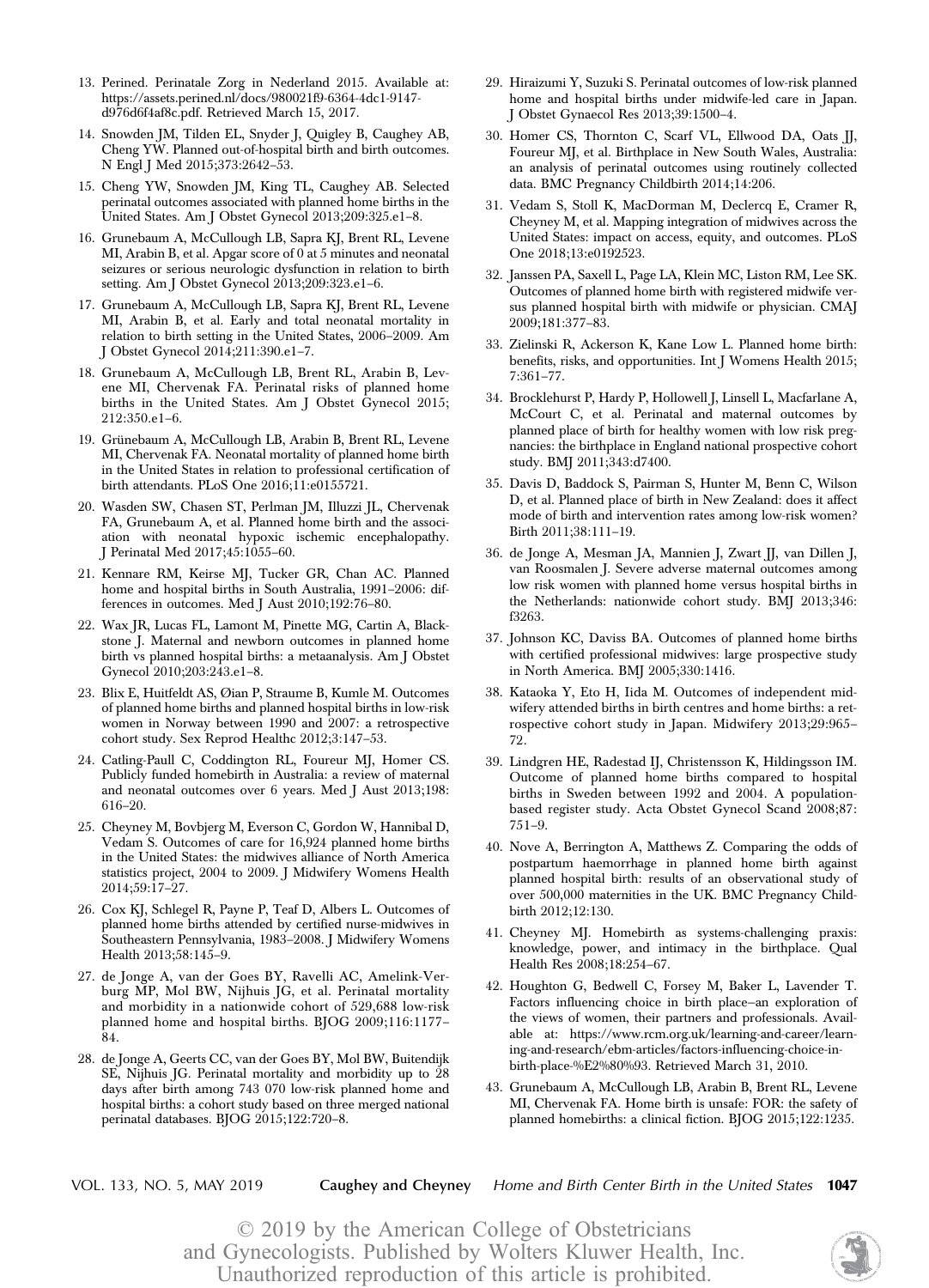- 44. Hodnett ED. Personal control and the birth environment: comparisons between home and hospital settings. J Environ Psychol 1989;9:207–16.
- 45. Viisainen K. Negotiating control and meaning: home birth as a self-constructed choice in Finland. Social Sci Med 2001;52: 1109–21.
- 46. Cheyney M, Bovbjerg ML, Burcher P. Home birth is unsafe: AGAINST: safe for whom? BJOG 2015;122:1235.
- 47. Hildingsson I, Radestad I, Lindgren H. Birth preferences that deviate from the norm in Sweden: planned home birth versus planned cesarean section. Birth 2010;37:288–95.
- 48. Lindgren H, Erlandsson K. Women's experiences of empowerment in a planned home birth: a Swedish population-based study. Birth 2010;37:309–17.
- 49. Janssen PA, Carty EA, Reime B. Satisfaction with planned place of birth among midwifery clients in British Columbia. J Midwifery Womens Health 2006;51:91–7.
- 50. Christiaens W, Bracke P. Place of birth and satisfaction with childbirth in Belgium and The Netherlands. Midwifery 2009; 25:e11–9.
- 51. Hodnett ED. Pain and women's satisfaction with the experience of childbirth: a systematic review. Am J Obstet Gynecol 2002;186(5 suppl Nature):S160–172.
- 52. Biró MA, Waldenstrom U, Brown S, Pannifex JH. Satisfaction with team midwifery care for low- and high-risk women: a randomized controlled trial. Birth 2003;30:1–10.
- 53. Tversky A, Kahneman D. Advances in prospect theory: cumulative representation of uncertainty. J Risk Uncertainty 1992;5: 297–323.
- 54. Roome S, Hartz D, Tracy S, Welsh AW. Why such differing stances? A review of position statements on home birth from professional colleges. BJOG 2016;123:376–82.
- 55. de Vries RG, Paruchuri Y, Lorenz K, Vedam S. Moral science: ethical argument and the production of knowledge about place of birth. J Clin Ethics 2013;24:225–38.
- 56. Vedam S, Stoll K, Schummers L, Fairbrother N, Klein MC, Thordarson D, et al. The Canadian birth place study: examining maternity care provider attitudes and interprofessional conflict around planned home birth. BMC Pregnancy Childbirth 2014;14:353.
- 57. Hendrix M, Van Horck M, Moreta D, Nieman F, Nieuwenhuijze M, Severens J, et al. Why women do not accept randomisation for place of birth: feasibility of a RCT in The Netherlands. BJOG 2009;116:537–42.
- 58. Dowswell T, Thornton JG, Hewison J, Lilford RJ, Raisler J, Macfarlane A, et al. Should there be a trial of home versus hospital delivery in the United Kingdom? BMJ 1996;312:753– 7.
- 59. Stapleton SR, Osborne C, Illuzzi J. Outcomes of care in birth centers: demonstration of a durable model. J Midwifery Womens Health 2013;58:3–14.
- 60. Vedam S, Rossiter C, Homer CSE, Stoll K, Scarf VL. The ResQu Index: a new instrument to appraise the quality of research on birth place. PLoS One 2017;12:e0182991.
- 61. Scarf VL, Rossiter C, Vedam S, Dahlen HG, Ellwood D, Forster D, et al. Maternal and perinatal outcomes by planned place of birth among women with low-risk pregnancies in high-income countries: a systematic review and meta-analysis. Midwifery 2018;62:240–55.
- 62. van der Kooy J, Poeran J, de Graaf JP, Birnie E, Denktass¸ S, Steegers EA, et al. Planned home compared with planned hospital births in The Netherlands: intrapartum and early neo-

natal death in low-risk pregnancies. Obstet Gynecol 2011;118: 1037–46.

- 63. Hutton EK, Reitsma AH, Kaufman K. Outcomes associated with planned home and planned hospital births in low-risk women attended by midwives in Ontario, Canada, 2003– 2006: a retrospective cohort study. Birth 2009;36:180–9.
- 64. Schroeder E, Petrou S, Patel N, Hollowell J, Puddicombe D, Redshaw M, et al. Cost effectiveness of alternative planned places of birth in woman at low risk of complications: evidence from the birthplace in England national prospective cohort study. BMJ 2012;344.
- 65. Keehan SP, Poisal JA, Cuckler GA, Sisko AM, Smith SD, Madison AJ, et al. National health expenditure projections, 2015–2025: economy, prices, and aging expected to shape spending and enrollment. Health Aff (Millwood) 2016;35: 1522–31.
- 66. Nethery E, Gordon W, Bovbjerg ML, Cheyney M. Rural community birth: maternal and neonatal outcomes for planned community births among rural women in the United States, 2004–2009. Birth 2018;45:120–9.
- 67. Hamilton BE, Martin JA, Osterman MJ, Curtin SC, Matthews TJ. Births: final data for 2014. Natl Vital Stat Rep 2015;64:1– 64.
- 68. Zhang J, Branch DW, Ramirez MM, Laughon SK, Reddy U, Hoffman M, et al. Oxytocin regimen for labor augmentation, labor progression, and perinatal outcomes. Obstet Gynecol 2011;118:249–56.
- 69. Walsh J, Foley M, O'Herlihy C. Dystocia correlates with body mass index in both spontaneous and induced nulliparous labors. J Matern Fetal Neonatal Med 2011;24: 817–21.
- 70. Fransisco K, Sanchez M. Vaginal birth after cesarean section (VBAC): informed choice and a source of empowerment among black women in the United States. In: Choudhury S, Erausquin JT, Withers M, editors. Global perspectives on women's sexual and reproductive health across the lifecourse. Cham (Switzerland): Springer International Publishing; 2018: 75–89.
- 71. Hinton L, Dumelow C, Rowe R, Hollowell J. Birthplace choices: what are the information needs of women when choosing where to give birth in England? A qualitative study using online and face to face focus groups. BMC Pregnancy Childbirth 2018;18:12.
- 72. Cheyney M, Everson C, Burcher P. Homebirth transfers in the United States: narratives of risk, fear, and mutual accommodation. Qual Health Res 2014;24:443–56.
- 73. CVZ CV. Verloskundig Vademecum 2003. Available at: [http://www.knov.nl/uploads/knov.nl/knov\\_downloads/](http://www.knov.nl/uploads/knov.nl/knov_downloads/791/file/KNOV-Standaard%20Prenatale%20verloskundige%20begeleiding.pdf) [791/file/KNOV-Standaard%20Prenatale%20verloskundige%](http://www.knov.nl/uploads/knov.nl/knov_downloads/791/file/KNOV-Standaard%20Prenatale%20verloskundige%20begeleiding.pdf) [20begeleiding.pdf](http://www.knov.nl/uploads/knov.nl/knov_downloads/791/file/KNOV-Standaard%20Prenatale%20verloskundige%20begeleiding.pdf). Retrieved April 17, 2018.
- 74. Blix E, Kumle MH, Ingversen K, Huitfeldt AS, Hegaard HK, Ólafsdóttir ÓÁ, et al. Transfers to hospital in planned home birth in four Nordic countries—a prospective cohort study. Acta Obstet Gynecol Scand 2016;95:420–8.
- 75. Wiegers TA, van der Zee J, Keirse MJ. Transfer from home to hospital: what is its effect on the experience of childbirth? Birth 1998;25:19–24.
- 76. Fox D, Sheehan A, Homer C. Birthplace in Australia: processes and interactions during the intrapartum transfer of women from planned homebirth to hospital. Midwifery 2018;57:18–25.
- 77. Hermus MAA, Boesveld IC, Hitzert M, Franx A, de Graaf JP, Steegers EAP, et al. Defining and describing birth centres in

#### 1048 Caughey and Cheyney Home and Birth Center Birth in the United States **OBSTETRICS & GYNECOLOGY**

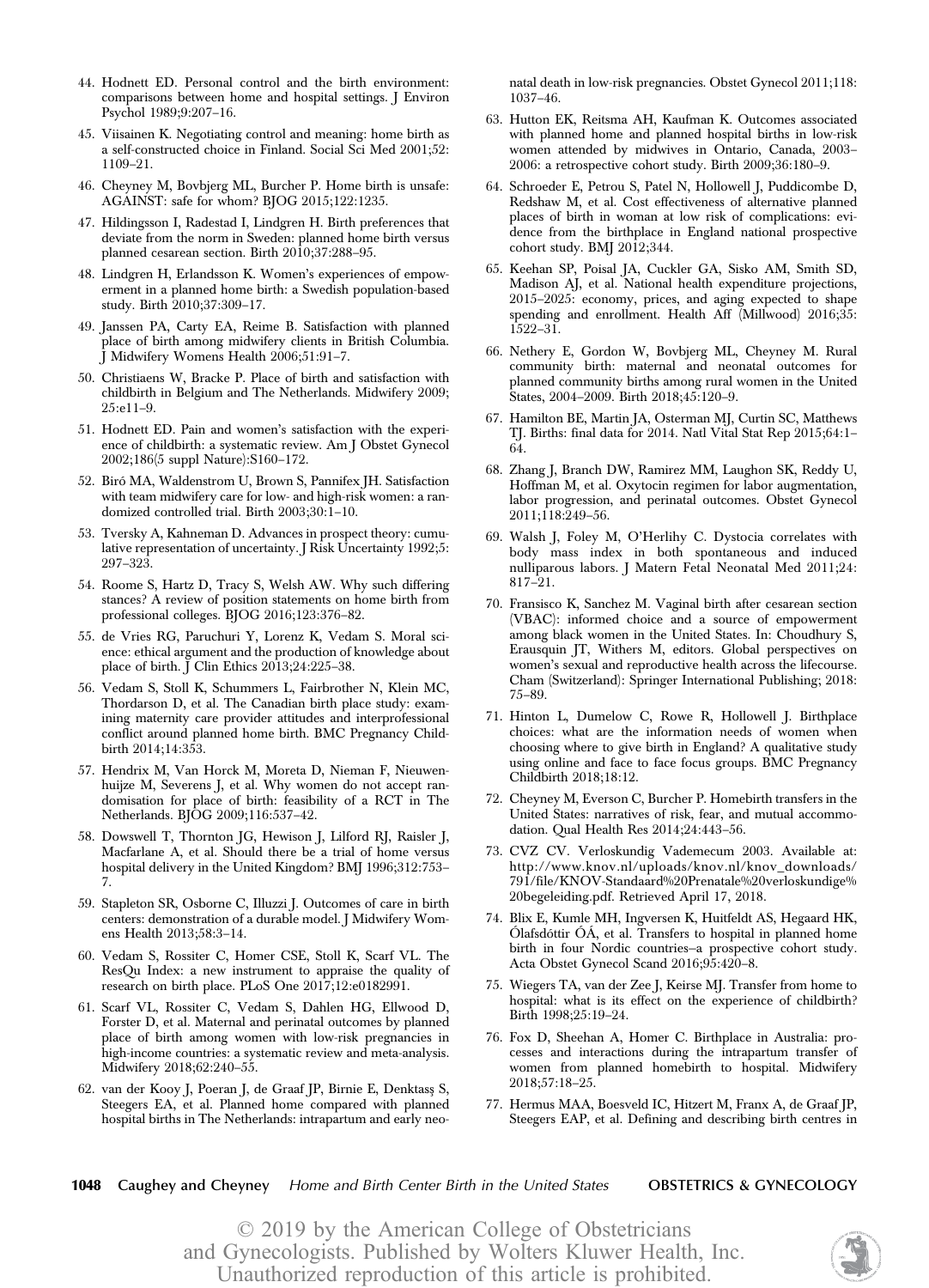The Netherlands—a component study of the Dutch Birth Centre Study. BMC Pregnancy Childbirth 2017;17:210.

- 78. De Vries B, editor. Birth by design: pregnancy, maternity care, and midwifery in North America and Europe. New York (NY): Routledge; 2001.
- 79. Davis-Floyd R. Home-birth emergencies in the US and Mexico: the trouble with transport. Social Sci Med 2003;56:1911– 31.
- 80. Vedam S, Leeman L, Cheyney M, Fisher TJ, Myers S, Low LK, et al. Transfer from planned home birth to hospital: improving interprofessional collaboration. J Midwifery Womens Health 2014;59:624–34.
- 81. Homer CS, Friberg IK, Dias MA, ten Hoope-Bender P, Sandall J, Speciale AM, et al. The projected effect of scaling up midwifery. Lancet 2014;384:1146–57.
- 82. Renfrew MJ, McFadden A, Bastos MH, Campbell J, Channon AA, Cheung NF, et al. Midwifery and quality care: findings from a new evidence-informed framework for maternal and newborn care. Lancet 2014;384:1129–45.
- 83. ten Hoope-Bender P, de Bernis L, Campbell J, Downe S, Fauveau V, Fogstad H, et al. Improvement of maternal and newborn health through midwifery. Lancet 2014;384:1226–35.
- 84. Van Lerberghe W, Matthews Z, Achadi E, Ancona C, Campbell J, Channon A, et al. Country experience with strengthening of health systems and deployment of midwives in countries with high maternal mortality. Lancet 2014;384:1215–25.
- 85. Fox D, Sheehan A, Homer C. Experiences of women planning a home birth who require intrapartum transfer to hospital: a metasynthesis of the qualitative literature. Int J Childbirth 2014;4:103–19.
- 86. Dunham B. Home birth midwifery in the United States: evolutionary origins and modern challenges. Hum Nat 2016;27: 471–88.
- 87. Cheyney M, Goodarzi B, Wiegers TA, Davis-Floyd R, Vedam S. Giving birth in the United States and the Netherlands: midwifery care as integrated option or contested privilege? In: Davis-Floyd R, Cheyney M, editors. Birth in eight cultures. Long Grove (IL): Waveland Press; 2019:165.
- 88. Nelson KB, Sartwelle TP, Rouse DJ. Electronic fetal monitoring, cerebral palsy, and caesarean section: assumptions versus evidence. BMJ 2016;355:i6405.
- 89. Tritten J. Homebirth and the microbiome. Midwifery Today Int Midwife 2014:5.
- 90. Knox A, Rouleau G, Semenic S, Khongkham M, Ciofani L. Barriers and facilitators to birth without epidural in a tertiary obstetric referral center: perspectives of health care professionals and patients. Birth 2018;45:295–302.
- 91. Bos EME, Hollmann MW, Lirk P. Safety and efficacy of epidural analgesia. Curr Opin Anaesthesiol 2017;30:736–42.
- 92. Osterman MJ, Martin JA. Epidural and spinal anesthesia use during labor: 27-state reporting area, 2008. Natl Vital Stat Rep 2011;59:1–13, 16.
- 93. Approaches to limit intervention during labor and birth. ACOG Committee Opinion No. 766. American College of Obstetricians and Gynecologists. Obstet Gynecol 2019;133: e164–73.
- 94. Lu MC, Highsmith K, de la Cruz D, Atrash HK. Putting the "M" back in the Maternal and Child Health Bureau: reducing maternal mortality and morbidity. Matern Child Health J 2015;19:1435–9.
- 95. Bovbjerg ML, Cheyney M, Brown J, Cox KJ, Leeman L. Perspectives on risk: assessment of risk profiles and outcomes

among women planning community birth in the United States. Birth 2017;44:209–21.

- 96. Refusal of medically recommended treatment during pregnancy. Committee Opinion No. 664. American College of Obstetricians and Gynecologists. Obstet Gynecol. 2016;127:e175–82.
- 97. Petrovska K, Watts NP, Catling C, Bisits A, Homer CS. "Stress, anger, fear and injustice": an international qualitative survey of women's experiences planning a vaginal breech birth. Midwifery 2017;44:41–7.
- 98. Dexter SC, Windsor S, Watkinson SJ. Meeting the challenge of maternal choice in mode of delivery with vaginal birth after caesarean section: a medical, legal and ethical commentary. BJOG 2014;121:133–9.
- 99. De Vries R. Obstetric ethics and the invisible mother. Narrative Inq Bioeth 2017;7:215–20.
- 100. Olsen O, Clausen JA. Planned hospital birth versus planned home birth. The Cochrane Database Systematic Review 2012, Issue 9. Art. No.: CD000352. DOI: 10.1002/14651858. CD000352.pub2.
- 101. Summit HB. Best practice guidelines: transfer from planned home birth to hospital. Available at: [http://www.homebirthsummit.org/](http://www.homebirthsummit.org/wp-content/uploads/2014/03/HomeBirthSummit_BestPracticeTransferGuidelines.pdf) [wp-content/uploads/2014/03/HomeBirthSummit\\_BestPractice-](http://www.homebirthsummit.org/wp-content/uploads/2014/03/HomeBirthSummit_BestPracticeTransferGuidelines.pdf)[TransferGuidelines.pdf](http://www.homebirthsummit.org/wp-content/uploads/2014/03/HomeBirthSummit_BestPracticeTransferGuidelines.pdf). Accessed October 24, 2018.
- 102. Neilson D. Making home birth safer in the United States through strategic collaboration: the legacy health system experience. Birth 2015;42:287–9.

#### PEER REVIEW HISTORY

Received May 3, 2018. Received in revised form August 23, 2018. Accepted December 6, 2018.

#### CME FOR THE CLINICAL EXPERT SERIES

#### Learning Objectives for "Home and Birth Center Birth in the United States: Time for Greater Collaboration Across Models of Care"

After completing this learning experience, the involved learner should be able to:

- Discuss some of the barriers to obtaining a clear picture of the risks and benefits of nonhospital deliveries.
- List some of the difference between the United States and other health care systems where nonhospital deliveries are more common.
- Outline the factors that result in patient satisfaction surrounding the birth experience.
- Begin a dialog with local providers about ways to incorporate the best elements of both home and hospital deliveries into their delivery process.

#### Instructions for Obtaining AMA PRA Category 1 Credits<sup>™</sup>

#### Continuing Medical Education credit is provided through joint providership with The American College of Obstetricians and Gynecologists.

Obstetrics & Gynecology includes CME-certified content that is designed to meet the educational needs of its readers. This article is certified for  $2AMA$  PRA Category 1 Credits<sup>TM</sup> This activity is available for credit through May 31, 2022.

VOL. 133, NO. 5, MAY 2019 **Caughey and Cheyney** Home and Birth Center Birth in the United States 1049